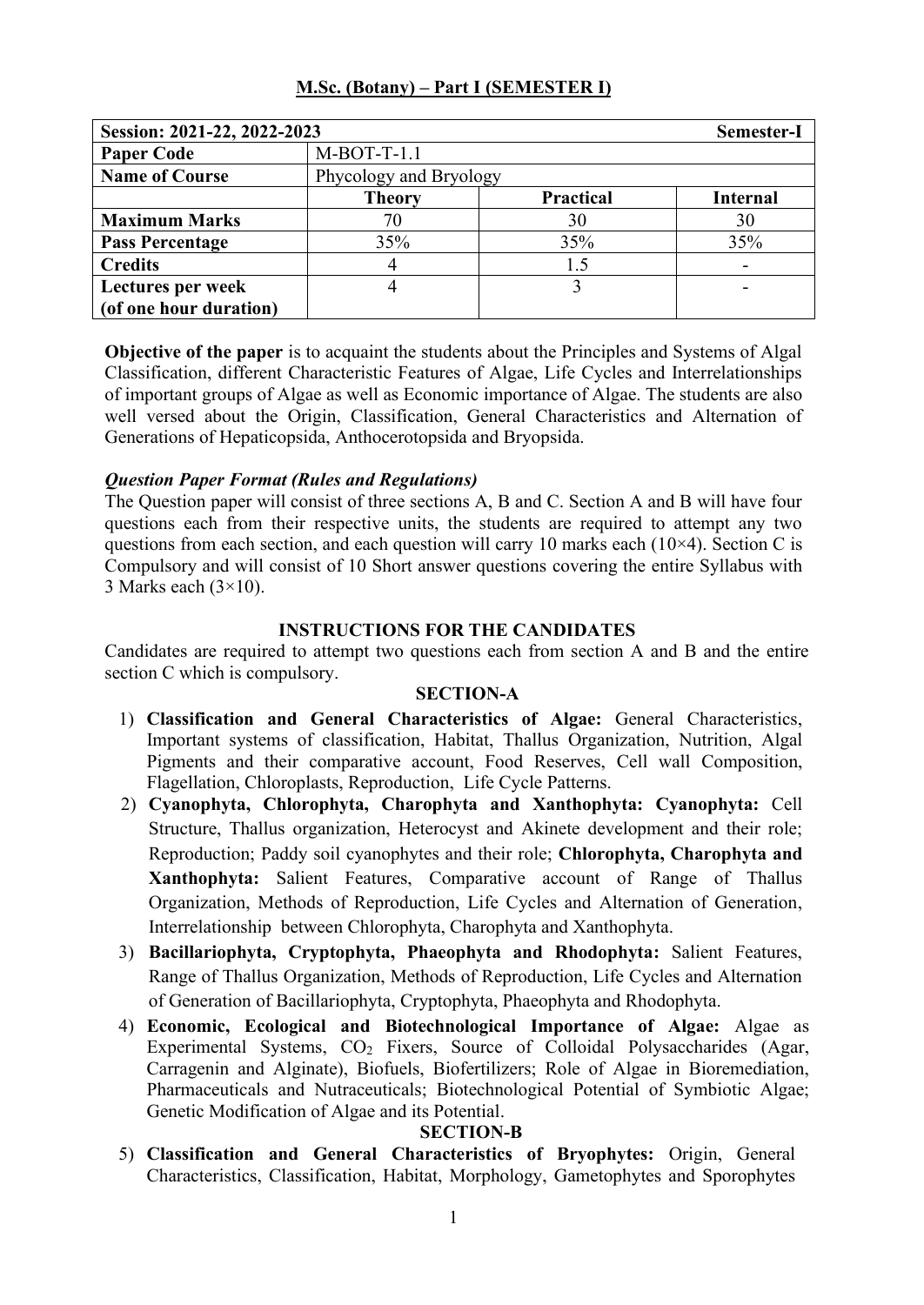and Alternation of Generation, Evolution of Gametophytic and Sporophytic Generations, Origin and Fate of Archesporium in Bryophytes, Factors affecting Sexuality in Bryophytes, Economic and Ecological Importance of Bryophytes.

- 6) **Hepaticopsida:** General Characters, Classification, Morphology, Anatomy, Life Cycle Pattern and Affinities of Marchantiales, Sphaerocarpales, Metzeriales, Jungermanniales and Calobryales.
- 7) **Anthocerotopsida:** General Characters, Classification, Morphology, Anatomy, Life Cycle Pattern and Affinities of Anthocerotales.
- 8) **Bryopsida:** General Characters, Classification, Morphology, Anatomy, Life Cycle Pattern and Affinities of Andreaidae, Sphagnidae, Tetraphidae, Polytrichidae, Buxbaumidae, Bryidae and Archidiidae.

- 1. Glime, J.M. and Saxena, D. 1991. Uses of Bryophytes. Today and Tomorrow's Printers and Publication, New Delhi.
- 2. Kumar, H.D. 1998. Introductory Phycology. East West Press Ltd., New Delhi.
- 3. Lee, R.E. 2016. Phycology. Cambridge University Press, UK.
- 4. Morris, I. 1986. An Introduction to the Algae. Cambridge University Press, UK
- 5. Round, F.E. 1986. The Biology of Algae*.* Cambridge University Press, Cambridge.
- 6. Sahoo, D. and Sechbach J. 2015. The Algae World. Springer, Netherland.
- 7. Schofiled, W.D. 1985. Introduction to Bryology. MacMillan, New York.
- 8. Van den Hoek, C., Mann, D.J. and John, M.H. 1995. Algae: An Introduction to Phycology. Cambridge University Press.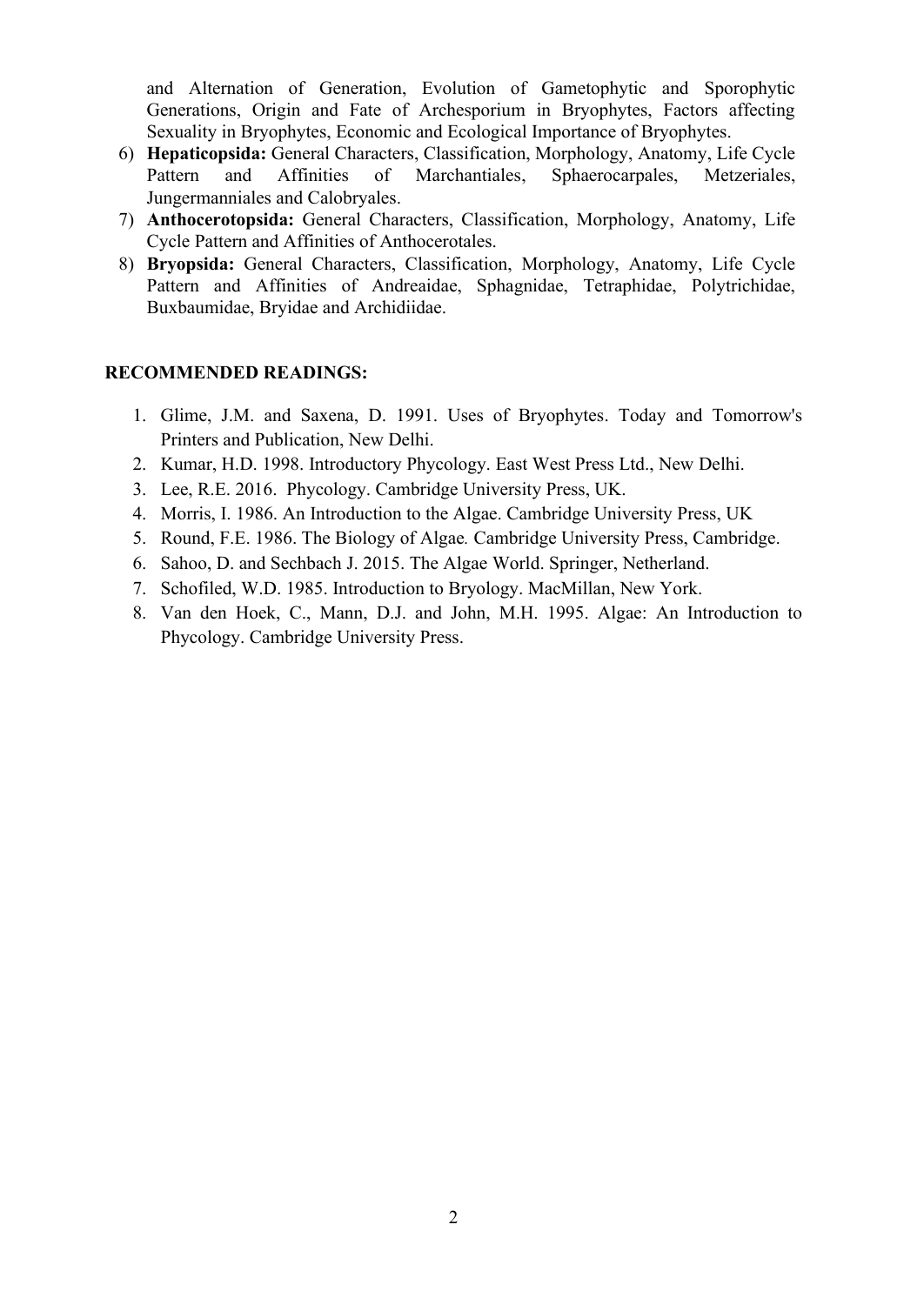| Session: 2021-22, 2022-2023 |               |                  | Semester-I      |
|-----------------------------|---------------|------------------|-----------------|
| <b>Paper Code</b>           | $M-BOT-T-1.2$ |                  |                 |
| <b>Name of Course</b>       | Mycology      |                  |                 |
|                             | <b>Theory</b> | <b>Practical</b> | <b>Internal</b> |
| <b>Maximum Marks</b>        | 70            | 30               | 30              |
| <b>Pass Percentage</b>      | 35%           | 35%              | 35%             |
| <b>Credits</b>              |               | 1.5              |                 |
| Lectures per week           |               |                  |                 |
| (of one hour duration)      |               |                  |                 |

**Objective of the paper** is to acquaint the students about the Nomenclature, Phylogeny, Genetics, Structure, Reproduction, Diversity and Economic Importance of Different Groups of Fungi and Fungi like Organisms.

### *Question Paper Format (Rules and Regulations)*

The Question paper will consist of three sections A, B and C. Section A and B will have four questions each from their respective units, the students are required to attempt any two questions from each section, and each question will carry 10 marks each  $(10\times4)$ . Section C is Compulsory and will consist of 10 Short answer questions covering the entire Syllabus with 3 Marks each  $(3\times10)$ .

### **INSTRUCTIONS FOR THE CANDIDATES**

Candidates are required to attempt two questions each from section A and B and the entire section C which is compulsory.

### **SECTION-A**

- 1) A General Account of Fungi, Fungal Structure and Ultrastructure of Cell Wall, Growth and Differentiation, Fungal Nutrition.
- 2) Fungal Nomenclature, Classification and Phylogeny, Impact of Molecular Systematics on Fungal Classification.
- 3) Fungal Genetics: Structure and Organization of Fungal Genome, Mitochondrial Genes, Non-sexual Variation – Haploidy, Heterokaryosis and Parasexuality, Sexual Variation – Homothallism and Heterothallism, Sex Hormones.
- 4) Fungi like Organisms: General account of Kingdom Chromista with particular reference to Oomycota, Hyphochytridiomycota and Labyrinthulomycota; Kingdom Protozoa with particular reference to Plasmodiophoromycota, Dictyosteliomycota, Acrasiomycota and Myxomycota and Life Cycle Pattern in Fungi like Organisms.

- 5) A General Account of Chytridiomycota, Zygomycota, Ascomycota and Basidiomycota. Life Cycle Pattern in True Fungi.
- 6) General Characters of Mitosporic Fungi and Classification.
- 7) Range of Variations and Evolution of Fructification in Fungi, Variations in Asexual Reproduction in Fungi, Origin and Evolution of Sex in Fungi including Hormonal Control.
- 8) Economic Importance: Fungi for Food, Enzymes and Pharmaceuticals, as Symbionts (Lichens and Mycorrhiza), as Biological Control Agents; Mushroom: Cultivation - a General Account.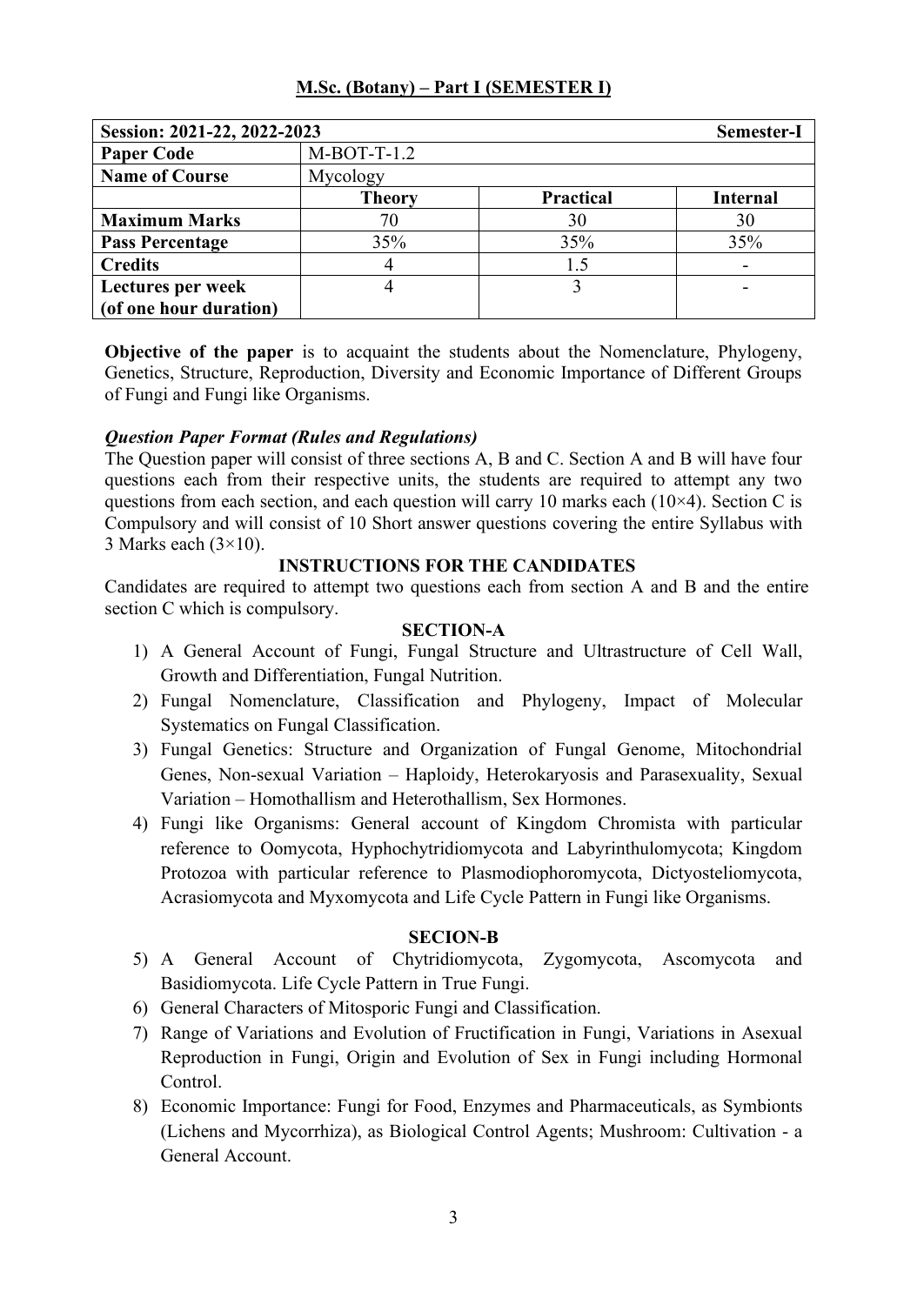- 1. Agrios, G.N. 2005. Plant Pathology, Academic Press, New York.
- 2. Alexopoulos, C.J., Mims, C.W. and Blackwell, M. 1996. Introductory Mycology, John Wiley and Sons, New York.
- 3. Alexopoulos, C.J., Mims, C.W. and Blackwell, M. 2007. Introductory Mycology, 4<sup>th</sup> Edition, John Wiley and Sons, New York.
- 4. Aneja, K.R. and Mehrotra, R.S. 2015. An Introduction to Mycology, New Age International Publishers, New Delhi.
- 5. Deacon, J.W. 2007. Modern Mycology, 3rd Edition, Blackwell Science Ltd., U.K.
- 6. Heald, F.D. 2016. Manual of Plant Diseases, Volume 1 & 2, Biotech Books, New Delhi.
- 7. Sumbali, G. 2010. The Fungi, 2nd Edition, Narosa Publishing House, New Delhi.
- 8. Webster, J. and Webes, R. 2007. Introduction to Fungi, 3rd Edition. Cambridge University Press, Cambridge.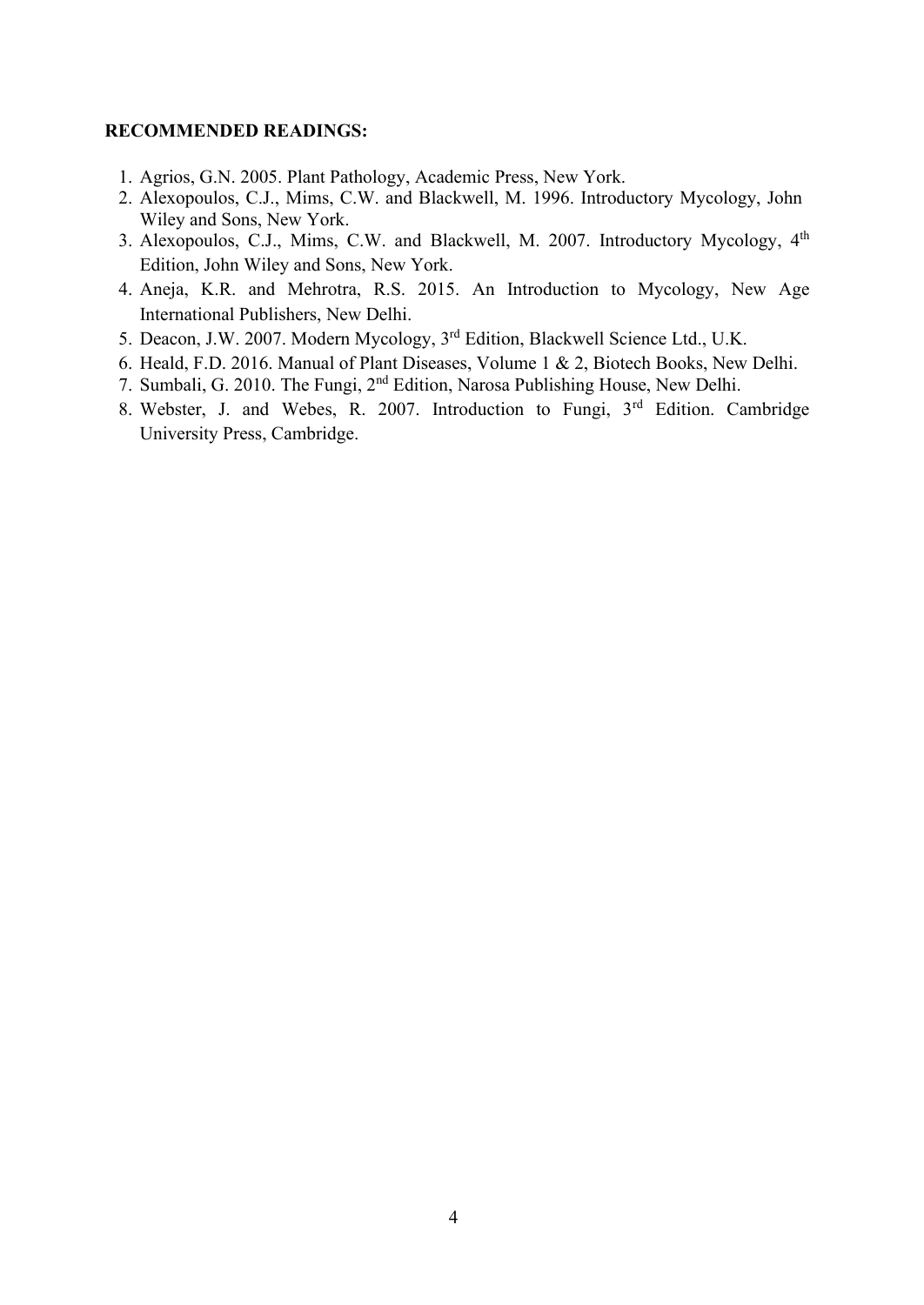| Session: 2021-22, 2022-2023 | Semester-I                                           |     |     |
|-----------------------------|------------------------------------------------------|-----|-----|
| <b>Paper Code</b>           | $M-BOT-T-1.3$                                        |     |     |
| <b>Name of Course</b>       | Cell and Molecular Biology                           |     |     |
|                             | <b>Practical</b><br><b>Internal</b><br><b>Theory</b> |     |     |
| <b>Maximum Marks</b>        | 70                                                   | 30  | 30  |
| <b>Pass Percentage</b>      | 35%                                                  | 35% | 35% |
| <b>Credits</b>              |                                                      | 1.5 |     |
| Lectures per week           |                                                      |     |     |
| (of one hour duration)      |                                                      |     |     |

**Objective of the paper** is to give knowledge to the students about the ultra structure of Prokaryotic and Eukaryotic Cell, Cell Organelles and Cytoskeleton. The students will also learn about the Structure of Nucleic Acids, Mechanism of Replication of Genetic Material, Transcription and Translation in Prokaryotes and Eukaryotes.

# *Question Paper Format (Rules and Regulations)*

The Question paper will consist of three sections A, B and C. Section A and B will have four questions each from their respective units, the students are required to attempt any two questions from each section, and each question will carry 10 marks each  $(10\times4)$ . Section C is Compulsory and will consist of 10 Short answer questions covering the entire Syllabus with 3 Marks each  $(3\times10)$ .

# **INSTRUCTIONS FOR THE CANDIDATES**

Candidates are required to attempt two questions each from section A and B and the entire section C which is compulsory.

### **SECTION-A**

- 1) Basic Properties of Cell, Classes of Cells, Cell Structure, Structural Organization and Function of Cell wall, Plasma Membrane and its Composition, Transport across Cell Membranes, Extracellular Matrix and Cell Interactions.
- 2) Ultrastructure and Function of Cell Organelles: Endoplasmic Reticulum, Golgi Apparatus, Lysosomes, Vacuoles, Ribosomes, Peroxisomes. Nucleus (Nuclear Envelope, Nuclear Pore Complex and Nucleolus).
- 3) Ultrastructure, Functions, Biogenesis and Semiautonomous Nature of Mitochondria and Chloroplast. Structure and Organization of Microtubules, Intermediate Filaments and Microfilaments and their Role in the Cell Mobility and Cell Division.
- 4) Mechanism of Cell Cycle Control: Cyclins, Cyclin Dependent Kinases (CDKs), Maturation Promoting Factor (MPF) and Genes involved in Cell Cycle Control, Mechanism of Programmed Cell Death.

- 5) Nucleic Acids as Genetic Material: Nomenclature, Composition and Structure, Three Dimensional Structure of DNA (Prokaryotes, Eukaryotes and Viral), Types of DNA ( A-, B- , Z-DNA ), Organization of DNA in Viral, Prokaryotic and Eukaryotic Chromosomes, C- value Paradox, Cot curve and its Significance, Chromatin and its Organization (Nucleosome Model), Structure and Functions of Different Types of RNA.
- 6) Replication in Prokaryotes and Eukaryotes: Replication Machinery including DNA Polymerases, DNA Topoisomerase, DNA Ligase and other Components; Replication of DNA in Prokaryotes, RNA Viruses and Eukaryotes.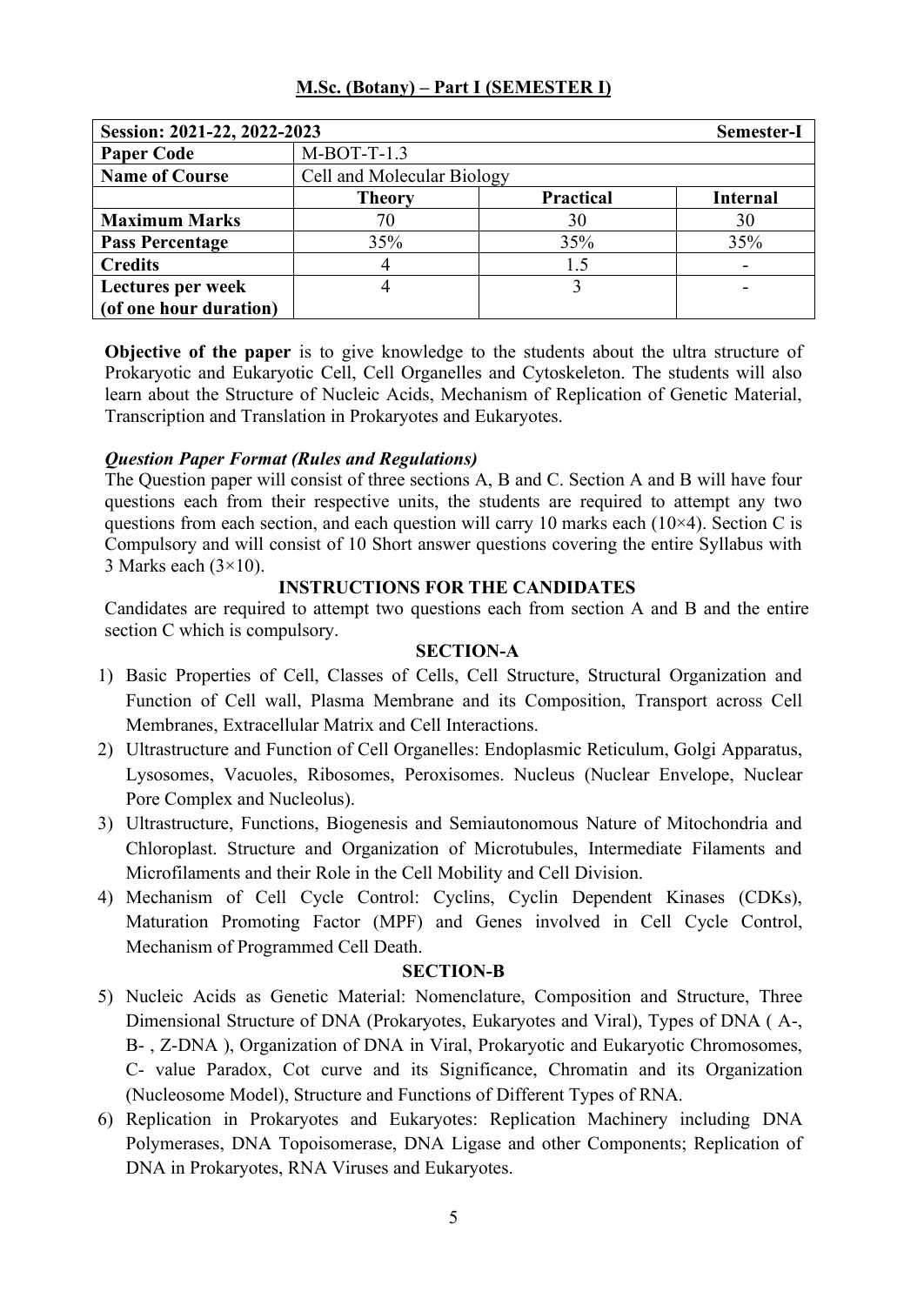- 7) Transcription in Prokaryotes and Eukaryotes: Transcription Factors and Machinery, Formation of Initiation Complex, Transcription activators and Repressors, RNA Polymerases, Elongation and Termination, RNA Processing (Introns and Exons, RNA Modifications through Intron Removal), Spliceosome Machinery, Splicing Pathways, Alternative Splicing, RNA Editing (Exon Shuffling, Polyadenylation and Capping) and mRNA Transport.
- 8) Translation in Prokaryotes and Eukaryotes: Structure of Ribosomes, Initiation, Elongation and Termination of Polypeptide Chain, Translational Proofreading, Post-Translational Processing of Polypeptide Chain; Inhibitor of Protein Synthesis, Regulation of Translation: Role of Cell Signaling Pathways (Phosphoinositide 3-kinase (PI3K)/AKT and the Mitogen-Activated Protein Kinase (MAPK)) and microRNA (miRNA).

- 1. [Alberts,](https://www.google.com/search?sxsrf=ALeKk03NrP4ipoDqohTzGFWt0ymPpOonGw:1597158041615&q=Bruce+Alberts&stick=H4sIAAAAAAAAAOPgE-LSz9U3sEw3L7LMU-IEsc2yyo0rtGSyk630k_Lzs_XLizJLSlLz4svzi7KtEktLMvKLFrHyOhWVJqcqOOYkpRaVFO9gZQQA16fjj0oAAAA&sa=X&ved=2ahUKEwi7vOGttZPrAhXFF3IKHSNiAXMQmxMoATAaegQIFhAD) B., Johnson, A., [Lewis,](https://www.google.com/search?sxsrf=ALeKk03NrP4ipoDqohTzGFWt0ymPpOonGw:1597158041615&q=Julian+Lewis+(biologist)&stick=H4sIAAAAAAAAAOPgE-LSz9U3sEw3L7LMU-IGsQ0NMvIKjU21ZLKTrfST8vOz9cuLMktKUvPiy_OLsq0SS0sy8osWsUp4leZkJuYp-KSWZxYraCRl5ufkp2cWl2juYGUEAMwfqhRXAAAA&sa=X&ved=2ahUKEwi7vOGttZPrAhXFF3IKHSNiAXMQmxMoAzAaegQIFhAF) J., Morgan, D., [Raff,](https://www.google.com/search?sxsrf=ALeKk03NrP4ipoDqohTzGFWt0ymPpOonGw:1597158041615&q=Martin+Raff&stick=H4sIAAAAAAAAAOPgE-LSz9U3sEw3L7LMUwKzTSuNK4wMtGSyk630k_Lzs_XLizJLSlLz4svzi7KtEktLMvKLFrFy-yYWlWTmKQQlpqXtYGUEAJbplMtJAAAA&sa=X&ved=2ahUKEwi7vOGttZPrAhXFF3IKHSNiAXMQmxMoAjAaegQIFhAE) M., [Roberts,](https://www.google.com/search?sxsrf=ALeKk03NrP4ipoDqohTzGFWt0ymPpOonGw:1597158041615&q=Keith+Roberts+Author&stick=H4sIAAAAAAAAAOPgE-LSz9U3sEw3L7LMUwKzMwrS0swstWSyk630k_Lzs_XLizJLSlLz4svzi7KtEktLMvKLFrGKeKdmlmQoBOUnpRaVFCs4goV3sDICAPgisEBSAAAA&sa=X&ved=2ahUKEwi7vOGttZPrAhXFF3IKHSNiAXMQmxMoBDAaegQIFhAG) K., [Walter,](https://www.google.com/search?sxsrf=ALeKk03NrP4ipoDqohTzGFWt0ymPpOonGw:1597158041615&q=Peter+Walter&stick=H4sIAAAAAAAAAOPgE-LSz9U3sEw3L7LMU-IEsZPLisrKtWSyk630k_Lzs_XLizJLSlLz4svzi7KtEktLMvKLFrHyBKSWpBYphCfmAKkdrIwAzNATL0kAAAA&sa=X&ved=2ahUKEwi7vOGttZPrAhXFF3IKHSNiAXMQmxMoBTAaegQIFhAH) P. 2015. Molecular Biology of the Cell,  $6<sup>th</sup>$  Edition. Garland Science. Taylor & Francis Group. New York, US.
- 2. Cooper G.M. and Hausman, R.E. 2009. The Cell: A Molecular Approach, 5<sup>th</sup> Edition, Sinauer Associates, MA, USA.
- 3. Craig, N.L., Cohen-Fix O., Green R., Greider C., Storz G., Wolberger C. 2014. Molecular Biology, Principles of Genome Function, 2<sup>nd</sup> Edition. Oxford University Press. U.K.
- 4. De Robertis, E.D.P. and De Robertis, E.M.F. 2006. Cell and Molecular Biology, 8 thEdition, Lippincott Williams and Wilkins, Philadelphia.
- 5. Hardin, J., Bertoni, G. and Kleinsmith, L.J. 2012. Becker's World of the Cell, 8<sup>th</sup> Edition, Benjamin Cummings, NY, USA.
- 6. Hyde, D. R. 2016. Genetics and Molecular Biology. McGraw Hill Education (India) Pvt. Ltd. New Delhi.
- 7. Karp, G. 2014. Cell and Molecular Biology: Concepts and Experiments, 8th Edition, John Wiley and Sons Inc.USA.
- 8. Klug, W.S., Cummings, M.R. Spenser, C.A. and Palladino, M.A. 2012. Concepts of Genetics,  $10^{th}$  Edition, Pearson Education Inc. USA.
- 9. Lodish, H., Berk, A. Kaiser, C.A., Bretscher, A. Ploegh, H., Amon, A. and Martin, K.C. 2016. Molecular Cell Biology, 8<sup>th</sup> Edition, W.H. Freeman and Company, New York, USA.
- 10. Nelson, D.L. and Cox, M.M. 2015. Lehninger's Principles of Biochemistry, 4<sup>th</sup> Edition, W. H. Freeman and Company, New York
- 11. Russell, P.J. 2016. iGenetics- A Molecular Approach. Pearson India Education Services, Pvt. Ltd., Noida, India.
- 12. Watson, J.D., Baker, T.A., Bell, S.P., Gann, A. Levine, M. and Losick, R. 2019. Molecular Biology of the Gene, 7<sup>th</sup> Edition, Pearson India Education Pvt. Ltd. Noida, India.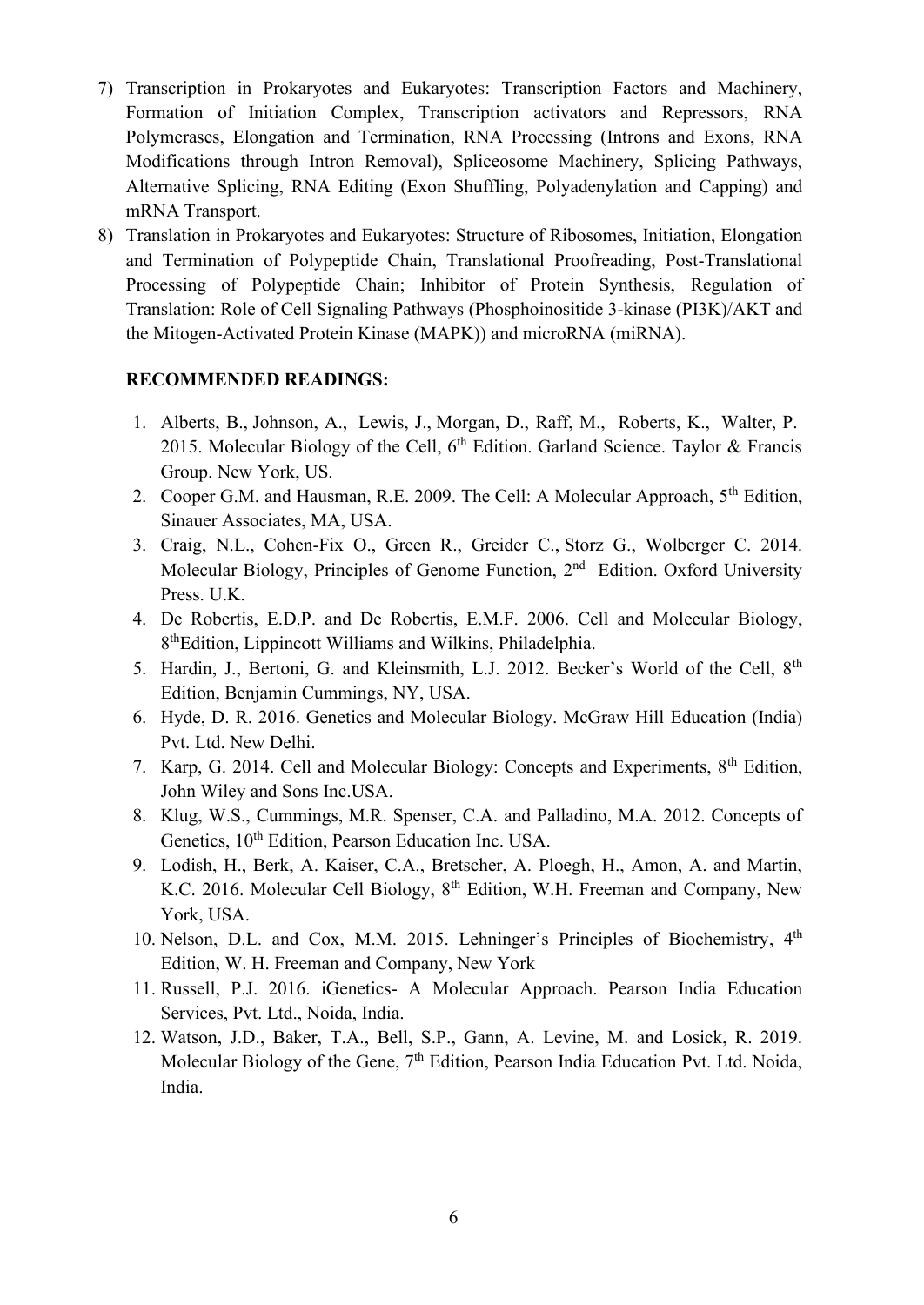| Session: 2021-22, 2022-2023 | Semester-I                 |                  |                 |
|-----------------------------|----------------------------|------------------|-----------------|
| <b>Paper Code</b>           | $M-BOT-T-1.4$              |                  |                 |
| <b>Name of Course</b>       | <b>Research Techniques</b> |                  |                 |
|                             | <b>Theory</b>              | <b>Practical</b> | <b>Internal</b> |
| <b>Maximum Marks</b>        | 70                         | 30               | 30              |
| <b>Pass Percentage</b>      | 35%                        | 35%              | 35%             |
| <b>Credits</b>              |                            | 1.5              |                 |
| Lectures per week           |                            |                  |                 |
| (of one hour duration)      |                            |                  |                 |

**Objective of the Paper** is to acquaint the students about the Basic Principles of Research Techniques, Laboratory Safety Protocols, Preparation of Solutions, Principle and Applications of Microscopy, Histochemical and Immunological Techniques, Centrifugation, Spectroscopy, Electrophoresis and Chromatographic Techniques.

# *Question Paper Format (Rules and Regulations)*

The Question paper will consist of three sections A, B and C. Section A and B will have four questions each from their respective units, the students are required to attempt any two questions from each section, and each question will carry 10 marks each ( $10\times4$ ). Section C is Compulsory and will consist of 10 Short answer questions covering the entire Syllabus with 3 Marks each  $(3\times10)$ .

### **INSTRUCTIONS FOR THE CANDIDATES**

Candidates are required to attempt two questions each from Section A and B and the entire section C which is Compulsory.

### **SECTION-A**

- 1) **Basic Principles of Research Techniques and Safety Measures:** Aims of Lab Investigation, Experimental Designs, SI Units, Laboratory Safety Protocols, Material Safety Data Sheets (MSDS), Physical and Biological Hazards, Waste Disposals, Preparation of Solutions (Parts per Million, Percent, Normal, Molar and Molal).
- 2) **Microscopy:** Principle, Working and Applications of Bright Field and Phase Contrast Microscope, Fluorescent Microscope, Electron Microscope (Transmission and Scanning), Atomic Force Microscope.
- 3) **Anatomical and Histochemical Techniques:** Principle of Fixation, Types of Fixatives and their Applications, Sectioning (Paraffin, Frozen, Cryostat and Microtome), Stains and Staining Techniques, Maceration Technique, Principle and Methods of Histochemical Localization of Carbohydrates, Lipids, Proteins, Nucleic Acids and Enzymes.
- 4) **Hybridization and Immunological Techniques:** *In situ* hybridization (ISH), Southern Blotting, Northern Blotting, Fluorescence *in situ* hybridization (FISH), Chromogenic *in situ* hybridization (CISH), Antigen-antibody interactions, Enzyme Linked Immunosorbent Assay (ELISA), Western Blotting, Radioimmunoassay, Immunoprecipitation, Immunofluorescence, Flow cytometry.

- 5) **Centrifugation:** Basics of Centrifugation, Types of Rotors, Principle, Working and Applications of Small Bench Centrifuge, High Speed Refrigerated Centrifuge and Ultracentrifuge.
- 6) **Spectroscopy:** Basics of Spectroscopy, Types of Spectroscopy, Principle, Working and Applications of UV-Visible Spectrophotometer, Spectrofluorometer and Atomic Absorption Spectrometer.
- 7) **Electrophoresis:** Basics of Electrophoresis, Types of Electrophoresis, Principle, Working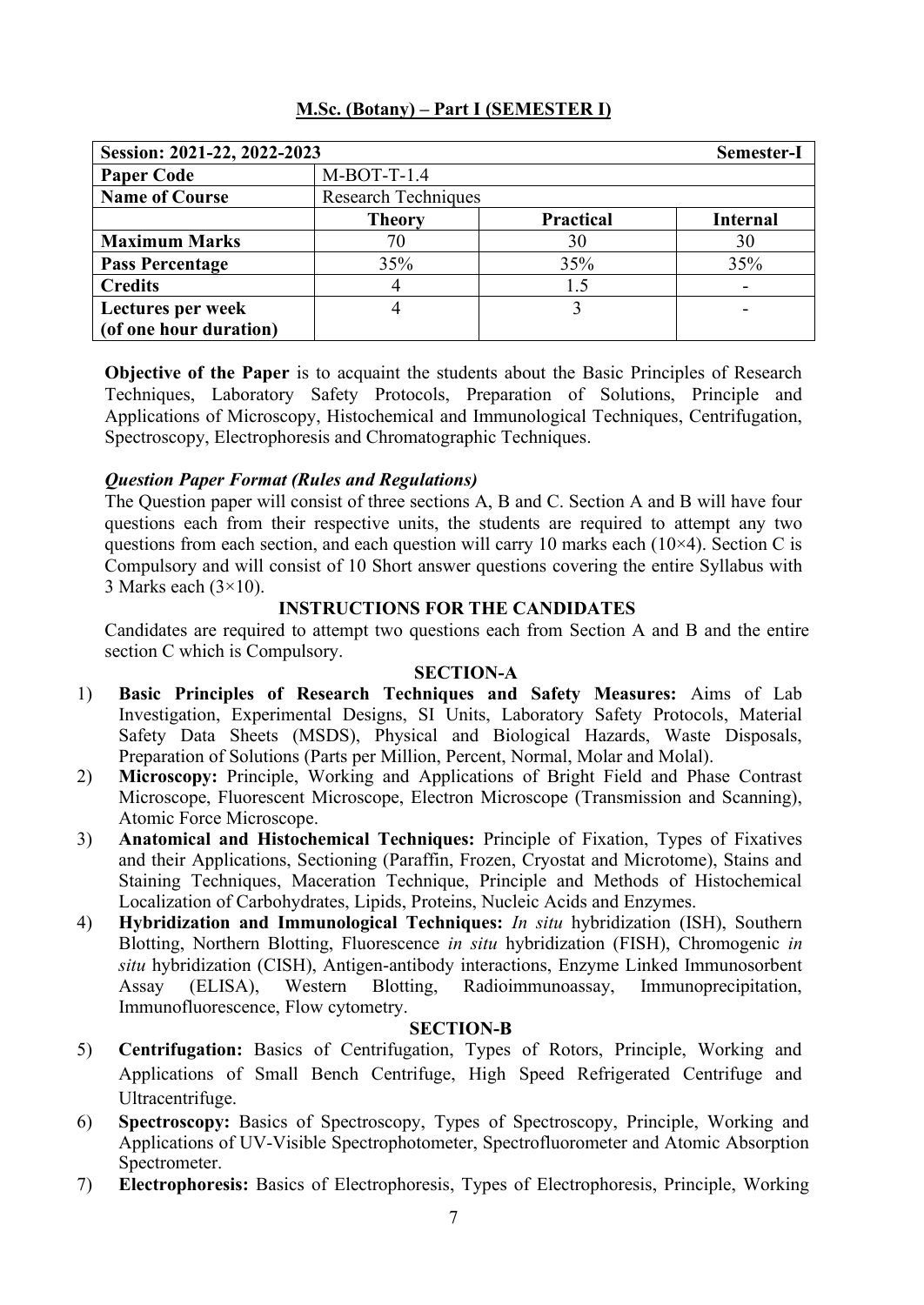and Applications of Gel (Horizontal and Vertical), SDS PAGE, Pulsed Field Gel Electrophoresis (PFGE) and Two Dimensional Gel Electrophoresis.

8) **Chromatographic Techniques:** Basics of Chromatography, Principle and Applications, Types: Paper Chromatography, Column Chromatography, High Performance Liquid Chromatography (HPLC), Thin Layer Chromatography (TLC), HPTLC, Ion Exchange Chromatography, Gel Filtration Chromatography and Gas Chromatography

- 1. Black, J.G. 2015. Microbiology: Principles and Explorations, 9<sup>th</sup> Edition, John Wiley & Sons, USA.
- 2. Buchwalow, I.B. and Bocker, W. 2014. Immunohistochemistry: Basics and Methods, Springer, Berlin Heidelberg.
- 3. Crown, M.K. 2012. Microbiology, A Systems Approach, 3<sup>rd</sup> Edition, The McGraw- Hill Companies, New York, USA.
- 4. Karp, G. 2014. Cell and Molecular Biology: Concepts and Experiments, 8<sup>th</sup> Edition, John Wiley and Sons Inc.USA.
- 5. Kiernan, J.A. 2015. Histological and Histochemical Methods, 5th Edition, Cold Spring Harbor Laboratory Press, New York, USA.
- 6. Nelson, D. L. and Cox M.M. 2013. Lehninger Principles of Biochemistry,  $6<sup>th</sup>$  Edition. W.H. Freeman and Company, New York.
- 7. Pelczar, M.J., Chan, E.C.S. and Krieg, N.R. 2001. Microbiology, 5<sup>th</sup> Edition<sup>,</sup> Tata McGraw-Hill Education, India.
- 8. Plummer, David T. 2001. An Introduction to Practical Biochemistry, 3rd Edition, Tata McGraw Hill. Publisher Com. Ltd., New Delhi.
- 9. Rao, B.S. and Deshpande, V. 2000. Experimental Biochemistry. A Student Companion. I.K. International Pvt. Ltd., New York.
- 10. Singh, C.P. 2015. Research Methods in Plant Sciences, Agrotech Press, New Delhi.
- 11. Tortora, G.J. 2014. Microbiology: An Introduction, 12<sup>th</sup> Edition, Pearson Education, India.
- 12. Willard, H.H., Merritt, L.L., Dean, J.A. and Settle, F.A. 2018. Instrumental Methods of Analysis, CBS Publishers and Distributors Pvt. Ltd., New Delhi.
- 13. Wilson, K. and Walker, J. 2009. Principles and Techniques of Biochemistry and Molecular Biology. Cambridge Univ. Press, India.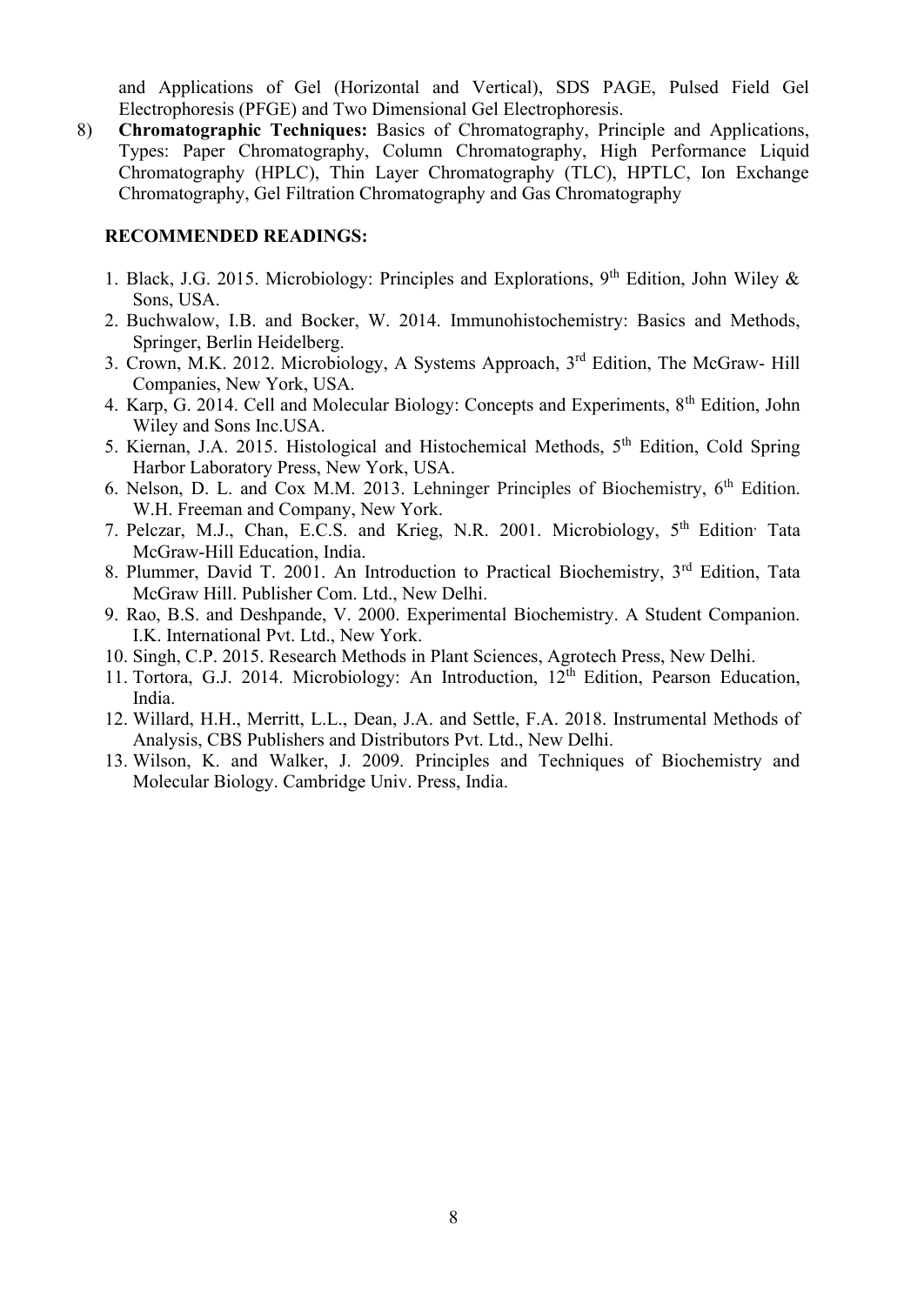| Session: 2021-22, 2022-2023 |               |                  | Semester-I      |
|-----------------------------|---------------|------------------|-----------------|
| <b>Paper Code</b>           | $M-BOT-T-1.5$ |                  |                 |
| <b>Name of Course</b>       | Microbiology  |                  |                 |
|                             | <b>Theory</b> | <b>Practical</b> | <b>Internal</b> |
| <b>Maximum Marks</b>        | 70            | 30               | 30              |
| <b>Pass Percentage</b>      | 35%           | 35%              | 35%             |
| <b>Credits</b>              |               | 1.5              |                 |
| Lectures per week           |               |                  |                 |
| (of one hour duration)      |               |                  |                 |

**Objective of the paper** is to acquaint the students about the History of Microbiology; Characteristics of different Microbial Groups; Structure and Nutritional Types of Microbes; Culture Techniques, Reproduction and Economic Importance of Microbes.

# *Question Paper Format (Rules and Regulations)*

The Question paper will consist of three sections A, B and C. Section A and B will have four questions each from their respective units, the students are required to attempt any two questions from each section, and each question will carry 10 marks each  $(10\times4)$ . Section C is Compulsory and will consist of 10 Short answer questions covering the entire Syllabus with 3 Marks each  $(3\times10)$ .

### **INSTRUCTIONS FOR THE CANDIDATES**

Candidates are required to attempt two questions each from section A and B and the entire section C which is Compulsory.

#### **SECTION-A**

- 1) **Introduction:** Historical Development and relevance of Microbiology to Life Sciences. Microbial Groups: Prokaryotes (Bacteria, Archaebacteria, Cyanobacteria, Mycoplasma, Actinomycetes), Eukaryotes (Molds, Slime molds, Yeast, Algae, Fungi, Protozoa) and Viruses (Bacterial, Plant and Animal); a General Account of Characteristics, Structure, Reproduction, Life Cycle and Functions of these Microbial Groups.
- 2) **Nutrition of Microbes:** Nutritional Categories among Micro-organisms, Role of Carbon, Nitrogen, Oxygen, Sulfur, Growth Factors etc. in Microbial Nutrition.
- 3) **Microbial Techniques:** Pure culture Techniques, Preparation of Culture Media, Types of Media, Sterilization Techniques, Methods for Culturing Anaerobic and Aerobic Microorganisms, Cultural Characteristics, Synchronous and Continuous culture, Maintenance and Preservation of Cultures.
- 4) **Growth of Microorganisms:** Definition, Mathematical Expression, Growth Curve (s), Factors affecting Growth of Microorganisms and Measurement of Microbial Growth.

- 5) **Microbial Reproduction:** Asexual and Sexual. A Detailed Account on Bacterial Conjugation, Transformation and Transduction.
- 6) **Role of Microorganisms in Geochemical Cycles:** Microorganisms as Agent of Geochemical Change, Cycles of Matter and Microbial Interactions.
- 7) **Biological Nitrogen Fixation:** Microbiology of Symbiotic and non-symbiotic Nitrogen Fixation, Root Nodule Formation and its Functions, Nitrogen Fixation by Cyanobacteria.
- 8) **Economic Importance:** Role of Microbes in Pharmaceutical, Dairy and Food Industry, Biofuel Production and Bioremediation. A Brief Account on Common Microbial Human Diseases.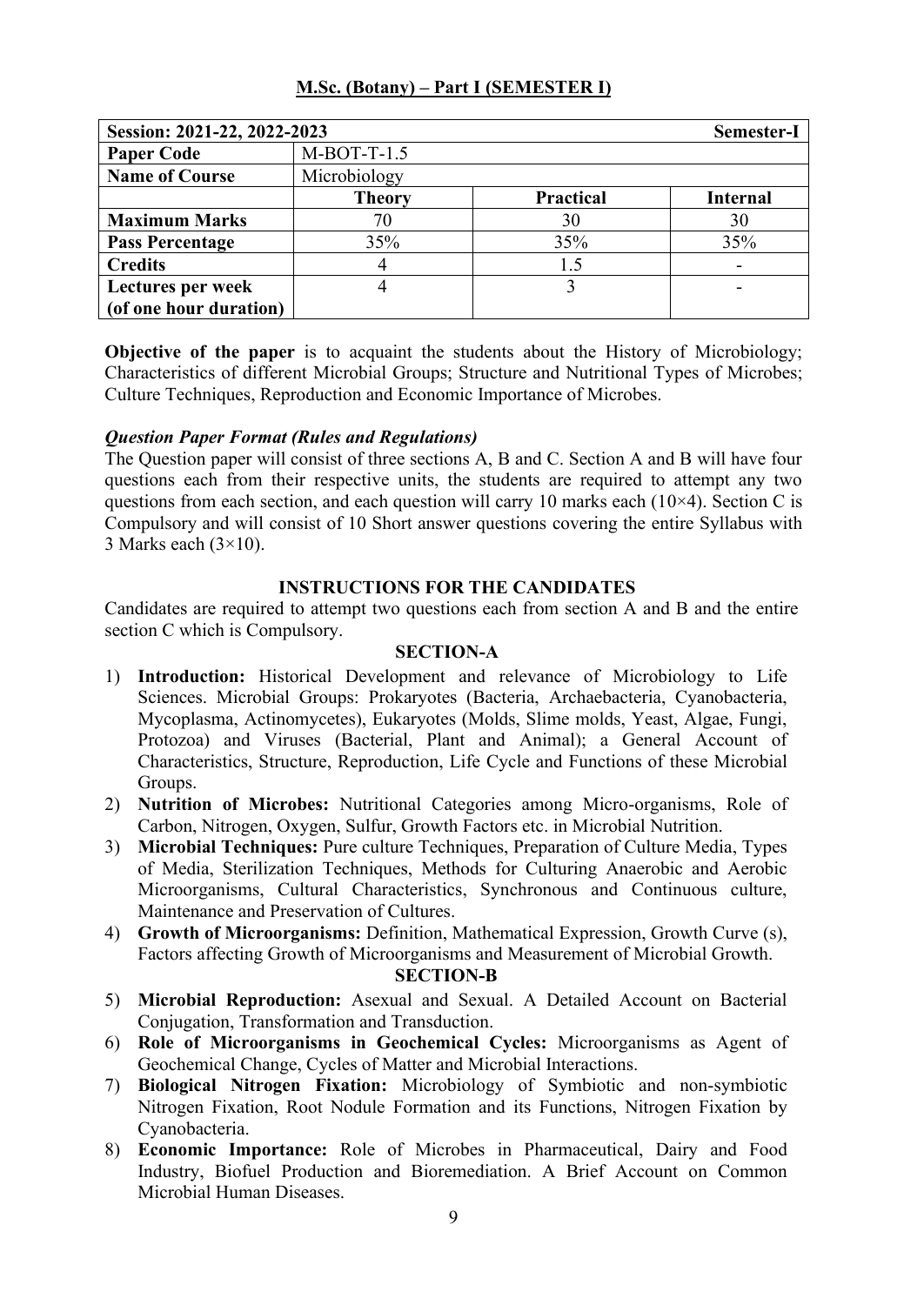- 1. Atlas, R.M. 1997. Principles of Microbiology, WC Brown Publishers, USA.
- 2. Black, J.G. 2015. Microbiology: Principles and Explorations, 9<sup>th</sup> Edition, John Wiley & Sons, USA.
- 3. Crown, M.K. 2012. Microbiology: A Systems Approach, 3rd Edition, The McGraw-Hill Companies, New York, U.S.A.
- 4. Goldman, E. and Green, H.L. 2009. Practical Handbook of Microbiology, CRC Press, USA.
- 5. Madigan, M.T., Martingo, J.M., Stahl, D.A. and Clark, D.P. 2011. Brock Biology of Microorganisms, Pearson Education Ltd., USA.
- 6. Nester, E.W. Anderson, D., Roberts, Jr. and Evans, C. 2011. Microbiology: A Human Perspective, McGraw-Hill Education, India.
- 7. Pelczar, M.J., Chan, E.C.S. and Krieg, N.R. 2001. Microbiology, 5<sup>th</sup> Edition<sup>,</sup> Tata McGraw-Hill Education, India.
- 8. Pommerville, J.C. 2012. Alcamo's Fundamentals of Microbiology, Jones & Bartlett Learning, USA.
- 9. Shors, T. 2013. Understanding Viruses, Second Edition, Jones & Bartlett Learning, USA.
- 10. Stanier, R.Y., Ingraham, J.L., Wheelis, M.L. and Painter, P.R. 2005. General Microbiology, 5<sup>th</sup> Edition, Mac-Millan, Hongkong.
- 11. Tortora, G.J. 2014. Microbiology: An Introduction, 12th Edition, Pearson Education, India.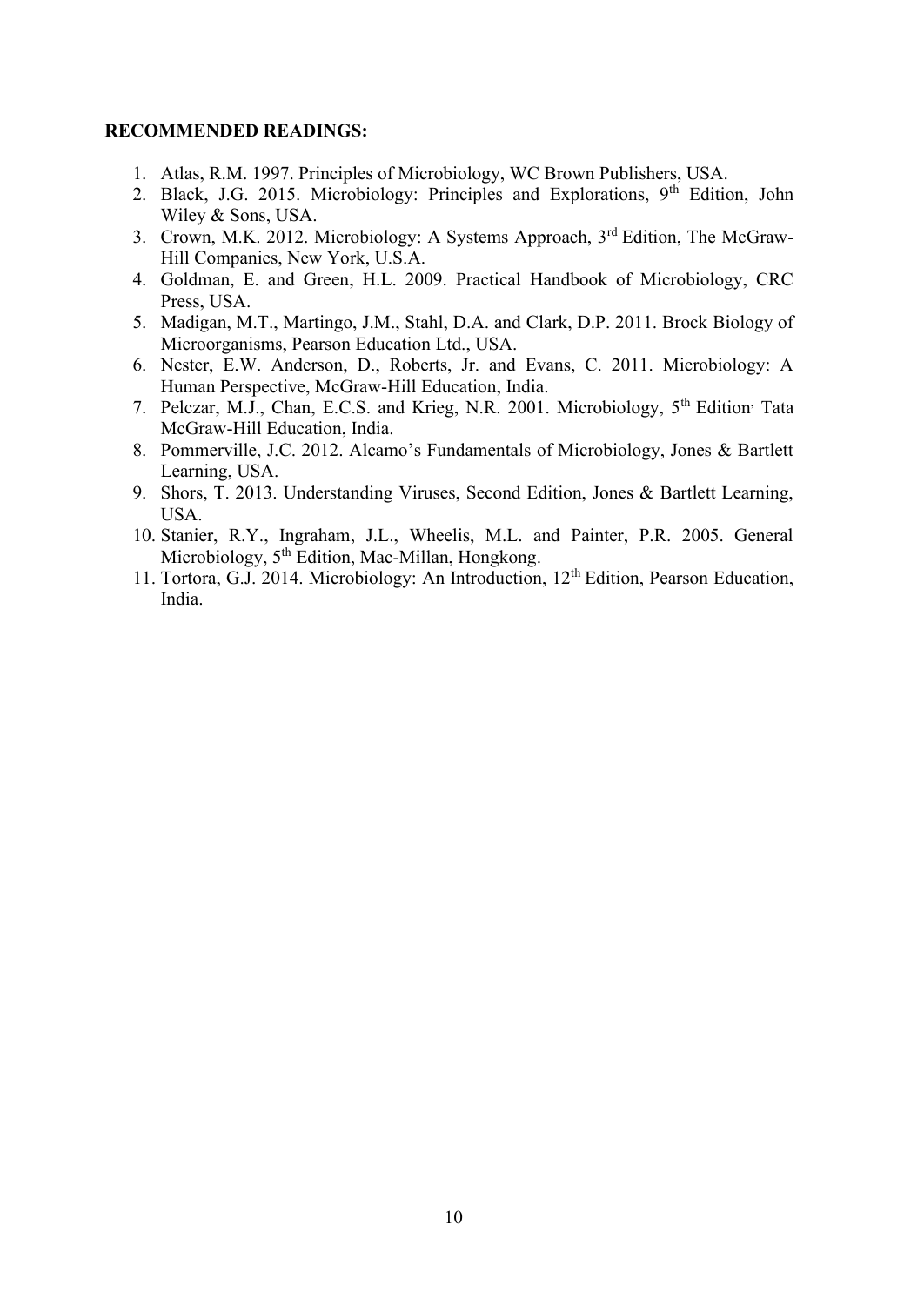| Session: 2021-22, 2022-2023 |                      |                  | Semester-I      |
|-----------------------------|----------------------|------------------|-----------------|
| <b>Paper Code</b>           | $M-BOT-T-1.6$        |                  |                 |
| <b>Name of Course</b>       | <b>Forest Botany</b> |                  |                 |
|                             | <b>Theory</b>        | <b>Practical</b> | <b>Internal</b> |
| <b>Maximum Marks</b>        | 70                   | 30               | 30              |
| <b>Pass Percentage</b>      | 35%                  | 35%              | 35%             |
| <b>Credits</b>              |                      | 1.5              |                 |
| Lectures per week           |                      |                  |                 |
| (of one hour duration)      |                      |                  |                 |

**Objective of the paper** is to give knowledge to the students about the Importance of Forests, Role of different Agencies dealing with Forestry, Forest Laws and Policies, Forest Classification, Forestry System, Principal Indian Timbers, Forest Utilization, Forest Management, Forest Mensuration and Forest Pathology.

### *Question Paper Format (Rules and Regulations)*

The Question paper will consist of three sections A, B and C. Section A and B will have four questions each from their respective units, the students are required to attempt any two questions from each section, and each question will carry 10 marks each  $(10\times4)$ . Section C is Compulsory and will consist of 10 Short answer questions covering the entire Syllabus with 3 Marks each  $(3\times10)$ .

### **INSTRUCTIONS FOR THE CANDIDATES**

Candidates are required to attempt two questions each from section A and B and the entire section C which is Compulsory.

### **SECTION-A**

- 1) Forests and Forestry: Introduction, Importance of Forests in Man's Life. Forest Types of India, Role of Forest Research Institute (FRI), National Green Tribunal (NGT), and Ministry of Environment and Forests and Climate Change in Indian Forestry, Forest Laws (Indian Forest Act, 1927; Forest Conservation Act, 1980; Biological Diversity Act, 2002; Scheduled Tribes and Other Traditional Forest Dwellers (Recognition of Forest Rights) Act, 2006 and National Forest Policy (1952 and 1988).
- 2) Forest Areas, Classification and Surveys including a Brief Account of Aerial Photography Interpretation and Remote Sensing and Geographic Information Systems (GIS).
- 3) Forestry Systems: A Brief account of Agroforestry, Social Forestry, Farm Forestry, Productivity Forestry and Commercial Forestry.
- 4) Methods for the Estimation of Biomass in Forest Ecosystem, Wood structure, Physical and Mechanical Properties of Wood, Wood Seasoning, Principal Indian Timbers, their Distribution and Grading, Uses of Teak, Sal, Shisham, Babul, Chir, Kail and Deodar.

- 5) Forest Utilization: A brief account of Non-Wood Forest Products. Forest based Industries with particular reference to Paper and Pulp, Plywood, Katha, Resins, Match sticks and Sports goods.
- 6) Forest Management, Deforestation, Aforestation, Joint Forest Management, Village Forest Committees and Forest Mensuration: Objectives, Diameter Measurement, Instruments used in Diameter Measurement, Non instrumental Methods of Height Measurement - Shadow and Single Pole Method.
- 7) Silviculture and Silviculture Systems, Forest Nursery, Clear Felling, Uniform Felling, Shelter Wood and Coppice System, Tending Operations: Weeding, Cleaning, Thinning (Mechanical, Ordinary, Crown and Advance Thinning), Forest Regeneration: Natural Regeneration (from Seed and Vegetative parts), Coppicing, Pollarding and Root Suckers;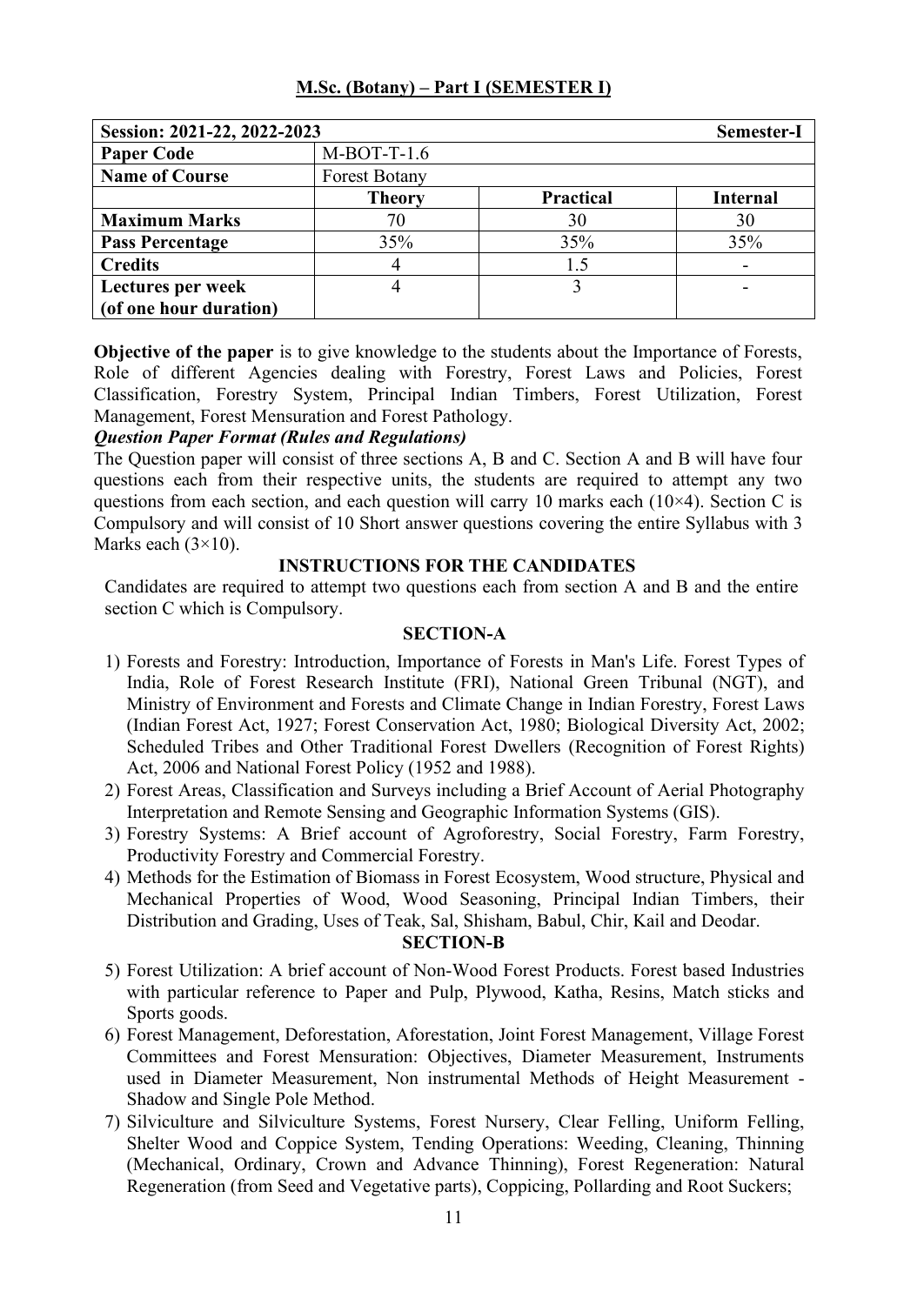8) Forest Pathology- a general account of Different Decay Types, Symptoms and Management of Important Diseases of Sal, Shisham, Teak, Kiker, Deodar and Kail.

- 1) Champion, H.G. and Seth, S. K. 1968. Revised Classification of Forest types in India. FRI Dehradun.
- 2) Meerabai, G. and Pullaiah, T. 2015. Plant Biodiversity: Conservation and Management, Daya Publishing House, New Delhi.
- 3) Parthiban, K.T., Krishnkumar, N. and Karthick, M. 2020. Introduction to Forestry and Agroforestry. Scientific pubishers, Jodhpur.
- 4) Pearson, R.H. and Brown, H.P. 1981. Commercial Timbers of India (Vol. 1 & 2). A. J. Reprints Agency, New Delhi, India.
- 5) Puri, G.S. Indian Forest Ecology (Vol. 1 & 2). 1960. Oxford Books and Stationers, New Delhi.
- 6) Shanmughavel, P. 2014. Forest Botany. Pointer Publishers, Jaipur.
- 7) Tainter, F.H. and Baker, F.A. 2014. Principles of Forest Pathology. John Wiley & Sons, USA.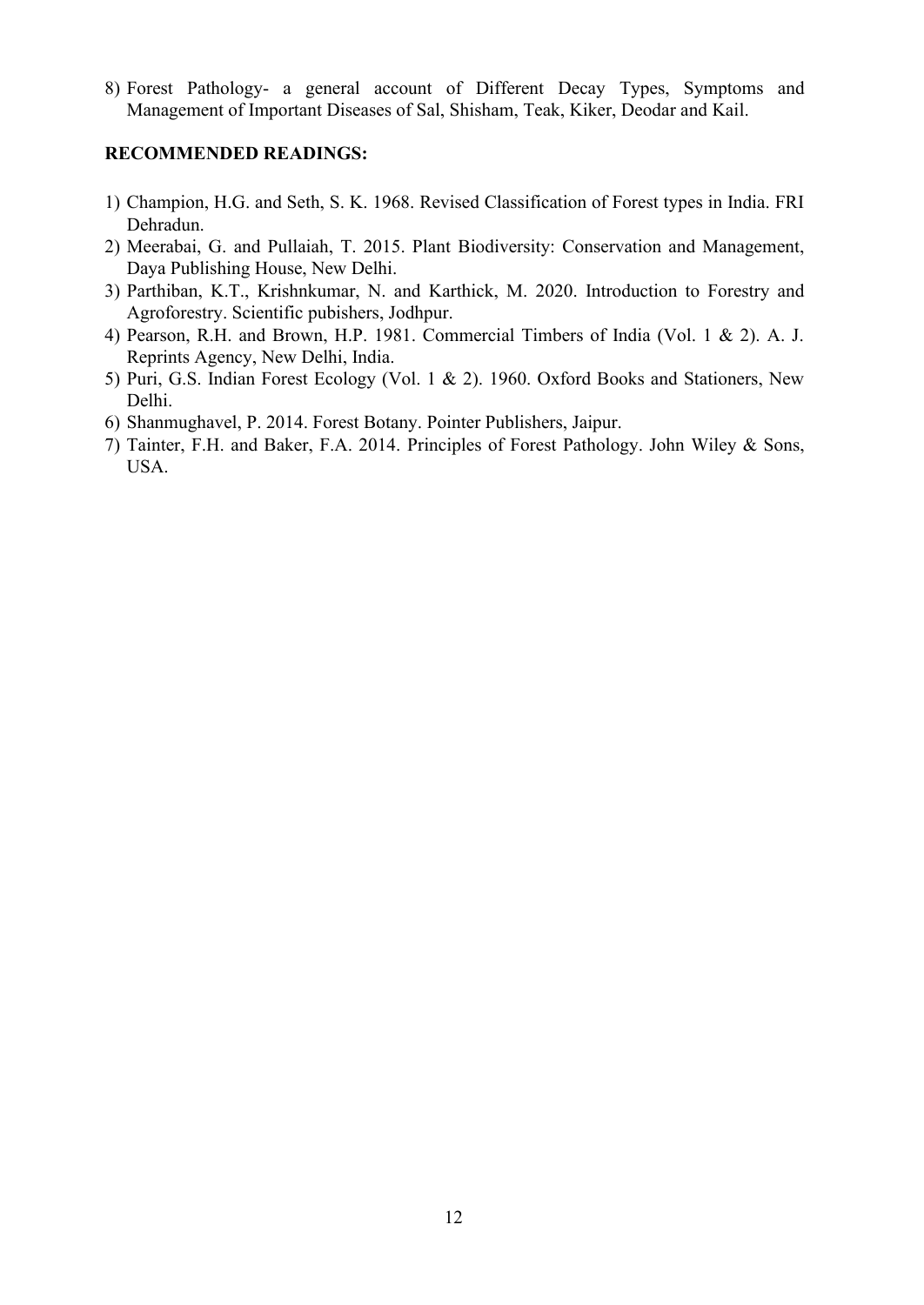| Session: 2021-22, 2022-2023 |                                   | <b>Semester-I</b> |
|-----------------------------|-----------------------------------|-------------------|
| <b>Paper Code</b>           | $M-BOT-L-1.1$                     |                   |
| <b>Practical Paper</b>      | Pertaining to M-BOT-T-1.1 and 1.2 |                   |
| <b>Maximum Marks</b>        | 60                                |                   |
| <b>Pass Percentage</b>      | 35%                               |                   |
| <b>Credits</b>              |                                   |                   |

# **M-BOT-T-1.1 Phycology and Bryology**

- 1. Study of Morphological and Reproductive parts of following Algal genera:
- 2. Cyanophyta: *Anabaena*, *Microcystis*, *Oscillatoria*, *Scytonema.*
- 3. Chlorophyta: *Acetabularia*, *Chlorella*, *Cladophora*, *Chara*, C*odium*, *Hydrodictyon*, *Oedogonium*, *Pithophora*, *Spirogyra*, *Volvox*, *Ulothrix*, *Ulva*, *Zygnema*.
- 4. Xanthophyta: *Vaucheria*
- 5. Phaeophyta: *Dictyota*, *Ectocarpus*, *Fucus*, *Padina* and *Zonaria*.
- 6. Rhodophyta: *Batrachosepermum*, *Gelidium*, *Gracillaria* and *Polysiphonia*.
- 7. Permanent slide preparation: *Chara, Dictyota* and *Ulva.*
- 8. Study of morphological, anatomical and reproductive parts of following Bryophyte genera, Liverworts: *Riccia*, *Marchantia*, *Plagiochasma* and *Pellia*.
- 9. Study of Morphological, Anatomical and Reproductive parts of Hornworts: *Anthoceros*.
- 10. Study of Morphological, Anatomical and Reproductive parts of Mosses: *Funaria*, *Polytrichum* and *Pogonatum*.

**Note:** The students are required to collect and submit 5 Algal and 5 Bryophytes specimens.

# **M-BOT-T-1.2 Mycology**

- 1. To study the Morphology of following Myxomycetous Fungi: *Trichia*, *Hemitrichia* and *Stemonitis*.
- 2. To study comparative morphology of sporangiophores of the following Oomycetous Fungi: *Peronospora*, *Bremia* and *Sclerospora*.
- 3. To study Comparative Morphology of Ascocarps with particular reference to Cleistothecia (*Erysiphe*,), Perithecia (*Phyllachora*) and Apothecia (*Peziza)*, and *Morchella*.
- 4. To study Symptoms and Histopathological details of following: *Albugo candida*, *Synchytricum endobioticum*, *Protomyces macrosporus*, *Physoderma maydis*, *Erysiphe graminis*, *Urocystis tritici*, *Puccinia griminis tritici*, *P. recondita*, *P. striformis*, *Alternaria solani*, *Cercospora arachidicola* and *Colletotrichum capsici*.
- 5. To study Symptoms and Spore Morphology of *Ustilago*, *Urocystis*, *Sphaelotheca* .
- 6. To study the Range of Variation in Fructification of the following Basidiomycetous Fungi: *Clavaria*, *Ganoderma*, *Agaricus*.
- 7. To study different Spore Stages in the Life Cycle of *Puccinia* on Primary and Secondary host.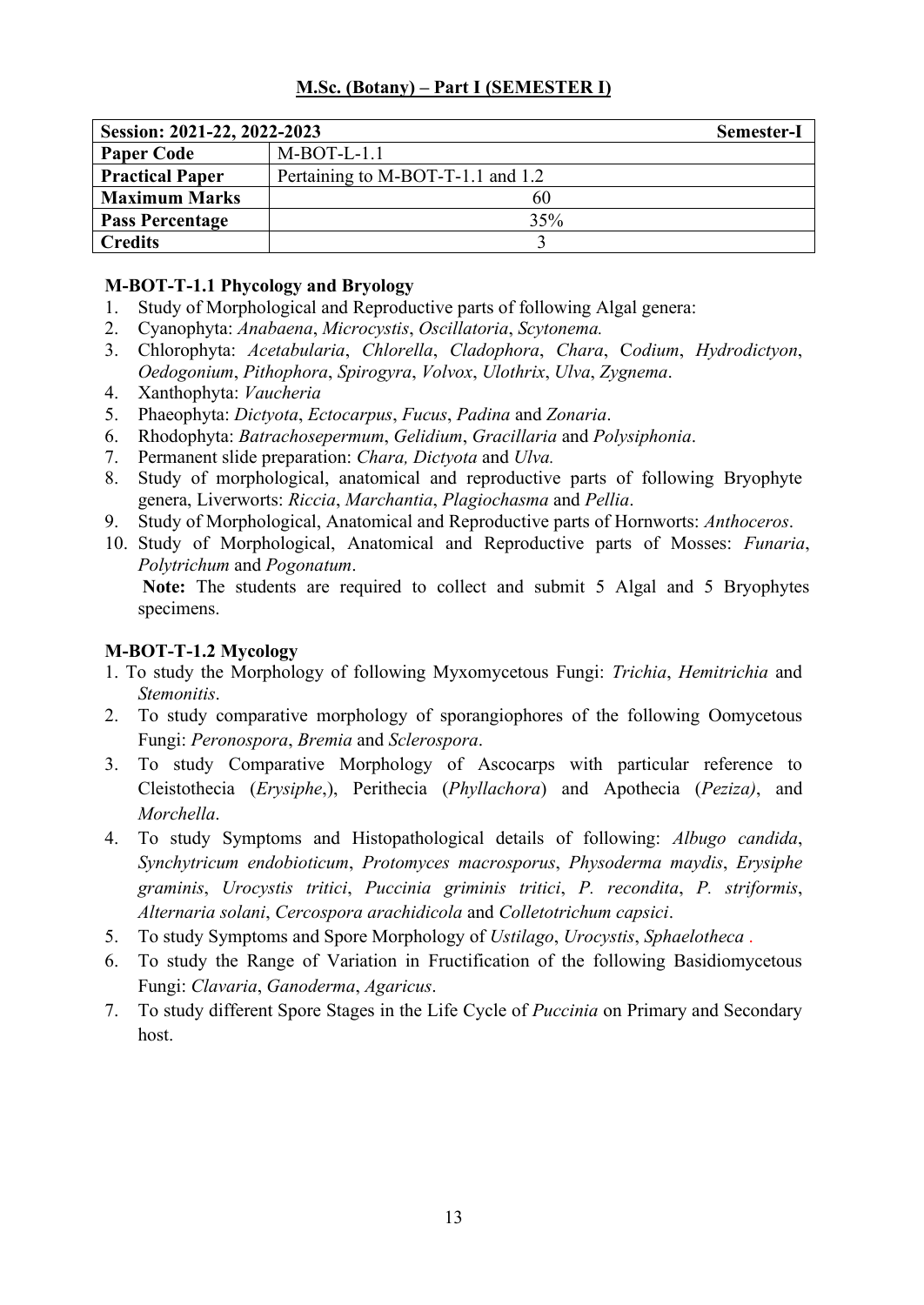| Session: 2021-22, 2022-2023 |                                   | <b>Semester-I</b> |
|-----------------------------|-----------------------------------|-------------------|
| <b>Paper Code</b>           | $M-BOT-L-1.2$                     |                   |
| <b>Practical Paper</b>      | Pertaining to M-BOT-T-1.3 and 1.4 |                   |
| <b>Maximum Marks</b>        | 60                                |                   |
| <b>Pass Percentage</b>      | 35%                               |                   |
| <b>Credits</b>              |                                   |                   |

# **M-BOT-T-1.3 Cell and Molecular Biology**

- 1. To Compare the Stomatal Index of Surface of the Leaf (Dicot and Monocot).
- 2. To Study the Different Cell Organelles (Nucleus, Chloroplast, Mitochondria, Endoplasmic Reticulum, Golgi apparatus, Lysosomes, Vacuoles, Ribosomes and Peroxisomes) using Electron Micrographs.
- 3. Isolation of Chloroplasts from Spinach leaves.
- 4. Isolation of Chromatin from the Plant Material.
- 5. Determination of Chlorophyll Content using Spectrophotometer.
- 6. Isolation of Mitochondria from Liver.
- 7. Microscopic Observation of Actin and Myosin Filaments (using permanent slides).
- 8. To Study different Stages of Mitotic Cell Cycle in *Allium cepa* or *Vicia faba.*
- 9. To Study different Stages of Meiotic Cell Cycle in *Allium cepa.*
- 10. Isolation and Characterization of DNA from the Plant material.
- 11. Separation of DNA using CsCl<sub>2</sub>-Density Gradient.
- 12. To Draw and Interpret Cot Curves from the Data.
- 13. To deduce the Sequence of Polypeptide from given DNA Sequences.

# **M-BOT-T-1.4 Analytical Techniques**

- 1. To Prepare the Percent, Normal, Molal, Molar, ppm Solutions of Ethanol, Hydrogen Peroxide, Sodium Chloride and Glucose.
- 2. To Study the Principle, Design and Working of Micropipette, Autoclave, Hot Air Oven, Water Bath, Microscope, Laminar Air Flow, pH Meter, BOD Incubator.
- 3. To Study the difference between Magnification and Resolution Using Light Microscope.
- 4. Culture Technique for isolation and enumeration of Microbes.
- 5. Single Spore Isolation.
- 6. To Measure the size of given Pollen Grains/ Spores/ Cells with the help of Ocular Micrometer.
- 7. Maceration technique for the analysis of chromosomes and preparation of Camera Lucida Drawings for different stages.
- 8. Fixation and Staining technique for Chromosomal Studies.
- 9. To Study the histochemical localization of Proteins, Lipids and DNA using different Stains and Fixatives.
- 10. Spectrophotometric technique for Quantification of Proteins and Carbohydrates.
- 11. Chromatographic technique for Separation of Pigments/Amino Acids.
- 12. Preparation of Agarose Gel and SDS-PAGE for DNA Separation and Protein Separation.
- 13. Separation of DNA fragments using Horizontal Gel Electrophoresis.
- 14. Demonstration of Microtomy.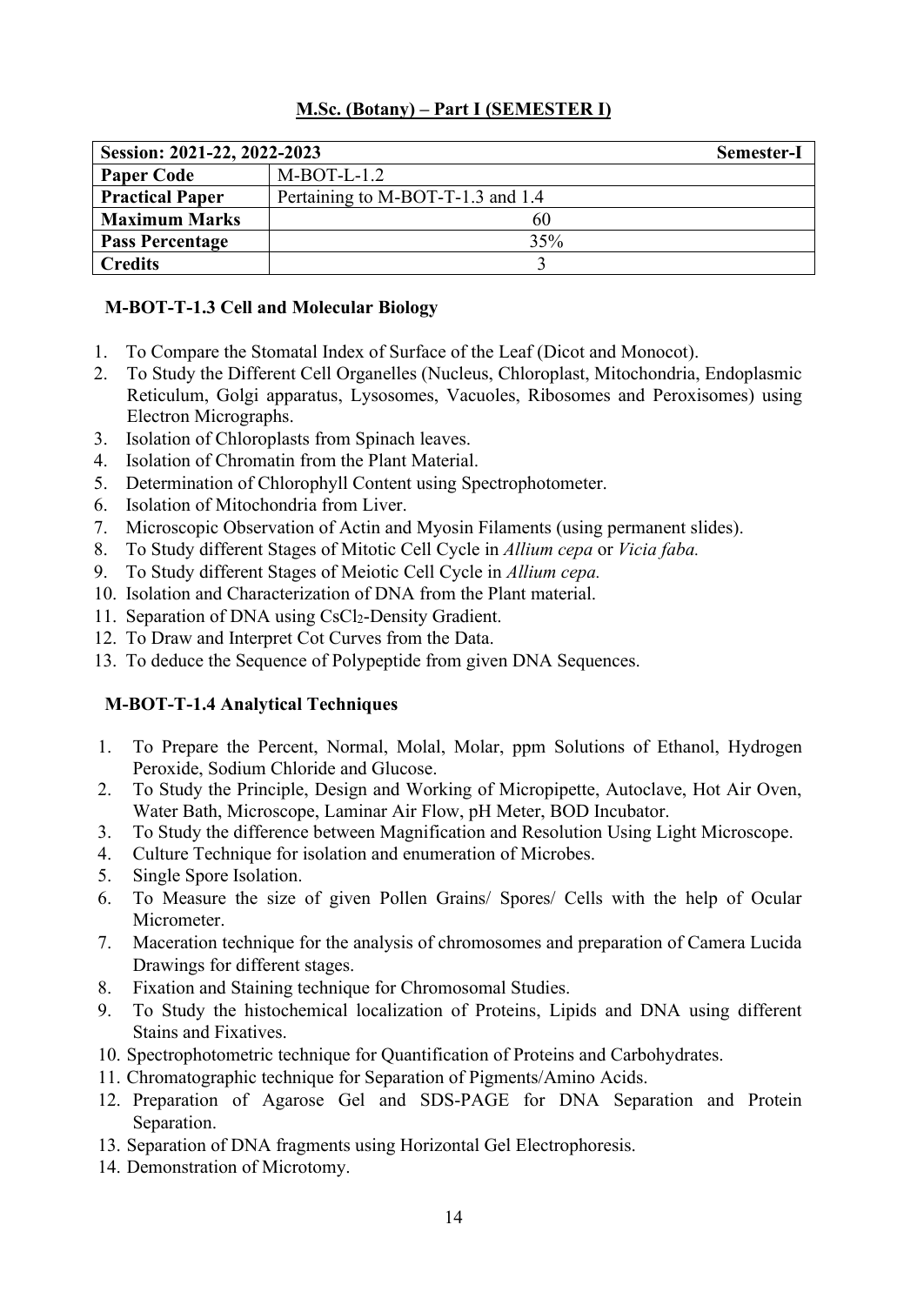| Session: 2021-22, 2022-2023 |                                  | <b>Semester-I</b> |
|-----------------------------|----------------------------------|-------------------|
| <b>Paper Code</b>           | $M-BOT-L-1.3$                    |                   |
| <b>Practical Paper</b>      | Pertaining to M-BOT-T-1.5 or 1.6 |                   |
| <b>Maximum Marks</b>        | 30                               |                   |
| <b>Pass Percentage</b>      | 35%                              |                   |
| <b>Credits</b>              | 1.5                              |                   |

# **M-BOT-T-1.5: Microbiology**

- 1. Preparation of Culture Media for Culturing Bacteria, Blue-green Algae and Fungi.
- 2. Isolation of Microorganisms from Soil, Air and Water by Plating Technique.
- 3. Isolation of Microorganisms by Enrichment Technique.
- 4. Enumeration of Microorganisms from Soil by Plate Count Method.
- 5. Counting of Cells in the Culture using Haemocytometer.
- 6. To Measure the Size of Various Microbes (Fungi/Bacteria) using Ocular and Stage Micrometers.
- 7. Study of Bacteria from Curd and Root Nodules including Gram staining.
- 8. Study of Growth of Microorganism and Determination of Generation Time and Growth Rate Constant.

# **M-BOT-T-1.6: Forest Botany**

- 1. To Study Wood Anatomy (T.S. / T.L.S. and R.L.S.) of important Timbers.
- 2. To Study the Vascular Elements of Soft and Hard wood by Maceration Technique.
- 3. To Measure the Diameter of Timbers using Vernier Calipers and Measuring Tape.
- 4. To Measure the Diameter of Forked, Buttressed, Fluted and Leaning trees.
- 5. To Measure the Height of Standing Trees by Shadow Method and single Pole Method.
- 6. To Demonstrate the various Tending operations used in Forest Management (Weeding, Cleaning, Thinning (Mechanical, Ordinary, Crown and advance Thinning).
- 7. To Measure the Volume of logs using various Formulae.
- 8. Preparation of a Nursery Lay out.
- 9. To Practice different Vegetative Propagation Techniques applicable to Forest Management.
- 10. Detailed study of different types of Wood Rots (Brown rot, White rot, Soft rot, Root rot, etc.).
- 11. Anatomical identification of different types of wood: Soft and hard wood, porous and non- porous wood, ring porous and diffuse porous wood.
- 12. Visit to nearby Forest Based Industries.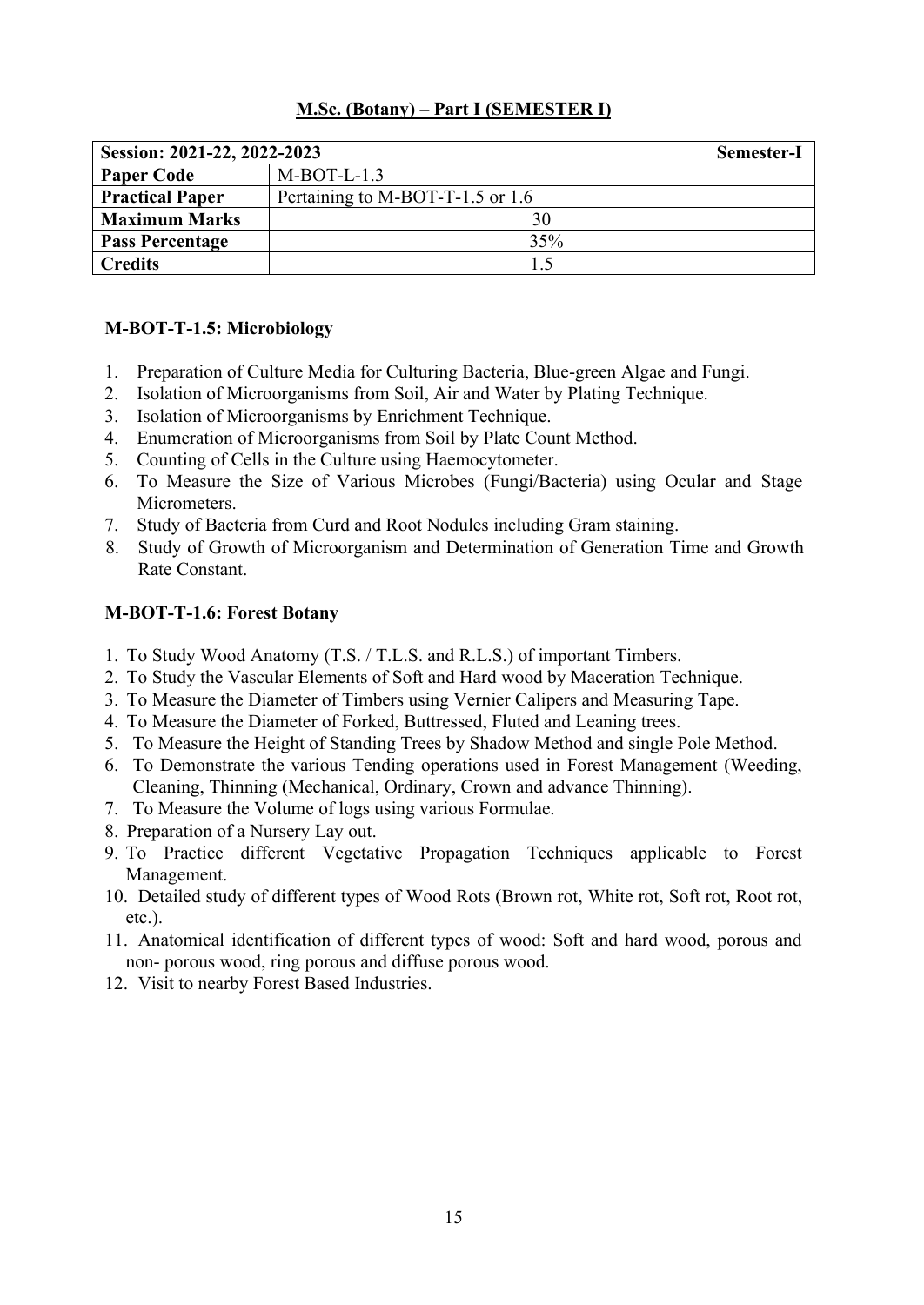| Session: 2021-22, 2022-2023 |                                                      |     | Semester-II |  |
|-----------------------------|------------------------------------------------------|-----|-------------|--|
| <b>Paper Code</b>           | $M-BOT-T-2.1$                                        |     |             |  |
| <b>Name of Course</b>       | Pteridophytes and Gymnosperms                        |     |             |  |
|                             | <b>Practical</b><br><b>Internal</b><br><b>Theory</b> |     |             |  |
| <b>Maximum Marks</b>        | 70                                                   | 30  | 30          |  |
| <b>Pass Percentage</b>      | 35%                                                  | 35% | 35%         |  |
| <b>Credits</b>              | 4                                                    | 1.5 |             |  |
| Lectures per week           | 4                                                    |     |             |  |
| (of one hour duration)      |                                                      |     |             |  |

**Objective** of the paper is to give knowledge the students about the Origin, Classification, Evolution of Gametophyte and Sporophyte of Liverworts, Hornworts and Mosses, Fossil Pteridophytes, Structure, Reproduction and Comparative Account of different groups of Fern and Fern allies. The student will also learn about Fossil Gymnosperms, Origin and Evolution of Gymnosperms, cone and seed habit, structure and reproduction of different groups of Gymnosperms.

# *Question Paper Format (Rules and Regulations)*

The Question paper will consist of three sections A, B and C. Section A and B will have four questions each from their respective units, the students are required to attempt any two questions from each section, and each question will carry 10 marks each ( $10\times4$ ). Section C is Compulsory and will consist of 10 Short answer questions covering the entire Syllabus with 3 Marks each  $(3\times10)$ .

# **INSTRUCTIONS FOR THE CANDIDATES**

Candidates are required to attempt two questions each from section A and B and the entire section C which is compulsory.

### **SECTION-A**

- 1) **Pteridophytes:** General Characters, Classification, Apogamy, Apospory, Heterospory, Seed Habit, Evolution of Stelar system and Economic Importance and distribution of Pteridophytes in India.
- 2) **Psilotopsida:** A Comparative account of Morphology, Fructification, Gametophytes, Evolutionary Tendencies and Inter- Relationships.
- 3) **Lycopsida and Sphenopsida:** A Comparative account of Morphology, Spore Producing Organs, Gametophytes, Evolutionary Tendencies and Inter-relationships.
- 4) **Pteropsida:** A Study of Plant Organization, Anatomy, Spore Producing Organs, Gametophytic Generations and Inter-relationships, Evolution of Sorus and Sporangium in Eusporangiate and Leptosporangiate Ferns.

- 5) **Gymnosperms:** Characteristic Features, Origin and Evolution, Classification, Variation and Evolution of Cone in Gymnosperms, Structure and Evolution of Gametophyte and Seed in Gymnosperms, Polyembryony in Gymnosperms, Economic Importance and Distribution of Gymnosperms in India.
- 6) General Characters and Evolutionary Significance of Progymnosperms, Pteridosperms, Cycadeoideales and Cordaitales.
- 7) **Comparative Account of Gymnosperms:** Comparative Account of Morphology, Anatomy and Reproduction in Cycadales, Ginkgoales, Pentoxylales, Coniferales, Taxales, Ephedrales, Gnetales and Welwitschiales.
- 8) **Paleobotany:** Geological Time Scale, Fossils: Process of Fossilization, Types of Fossils, and Role of Paleobotany in Taxonomy.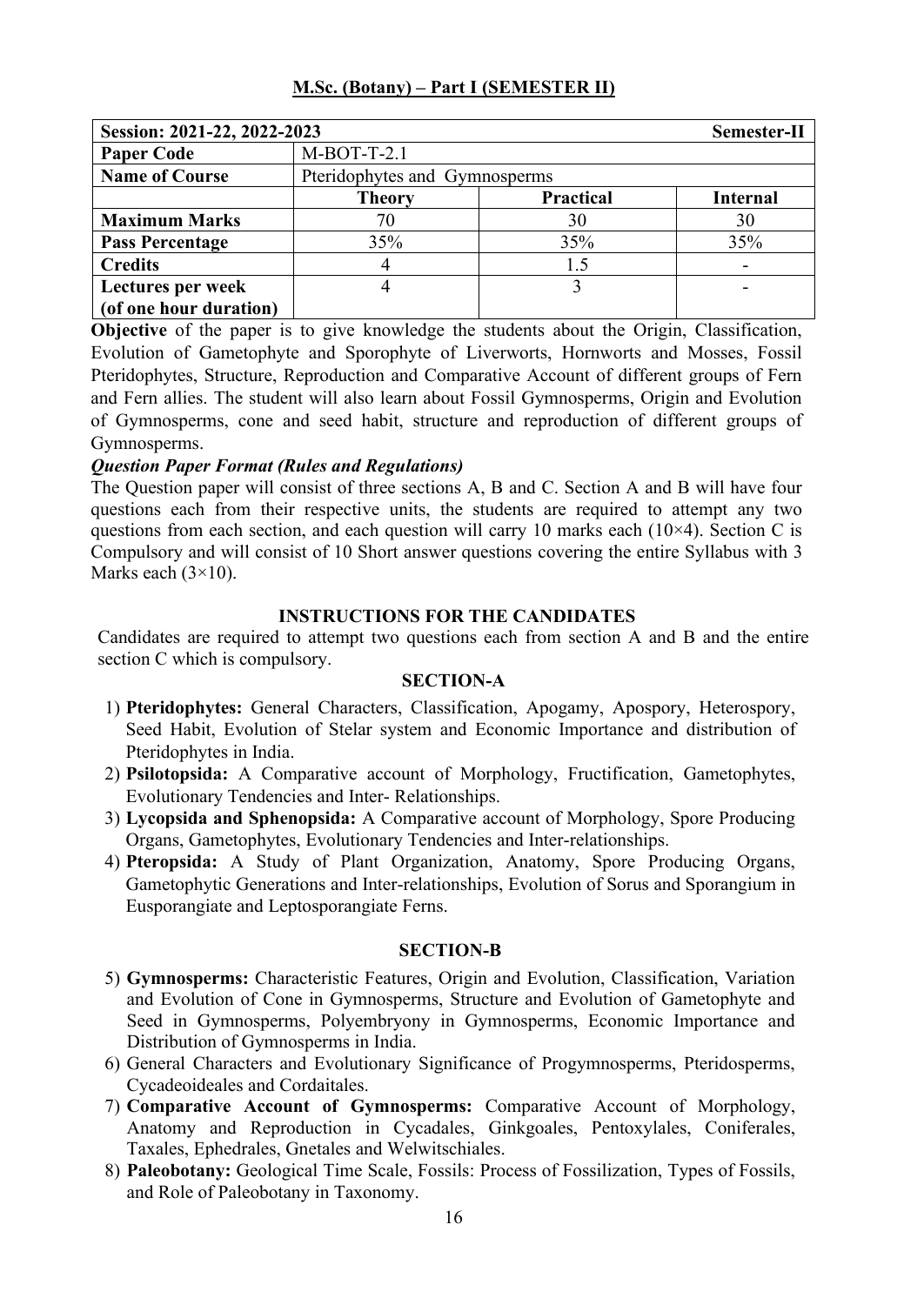- 1. Kubitzki, K. (Ed.) 1990. The Families and Genera of Vascular Plants. Vol. I Pteridophytes and Gymnosperms, Springer-Verlag, Berlin, New York.
- 2. Rashid, A. 1999. An Introduction to Pteridophyta. Vikas Publication House Pvt. Ltd., New Delhi.
- 3. Sporne, K.R. 1991. The Morphology of Pteridophytes. M/s Publishing Pvt. Ltd., Bombay.
- 4. Bhatanagar, S.P. and Moitra, A. 1996. Gymnosperms. New Age International Pvt. Ltd., New Delhi.
- 5. Sahni, K.C. 1990. Gymnosperms of India and Adjacent Countries. BSMPS, DehraDun.
- 6. Stewart, W.N. and Rathwell, G.W. 1993. Paleobotany and the Evolution of Plants. Cambridge, University Press, London.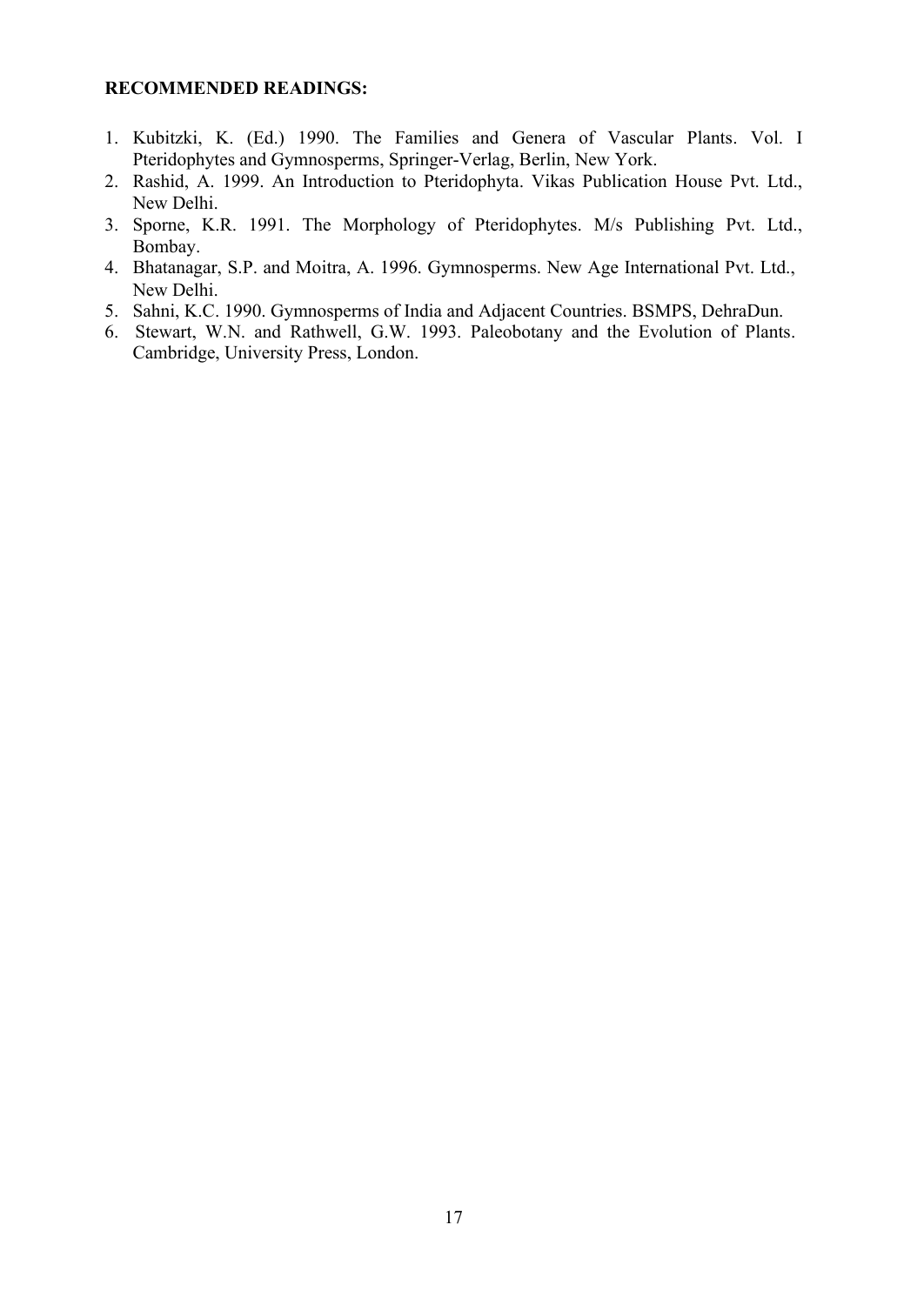| Session: 2021-22, 2022-2023 |                       |                  | Semester-II     |
|-----------------------------|-----------------------|------------------|-----------------|
| <b>Paper Code</b>           | $M-BOT-T-2.2$         |                  |                 |
| <b>Name of Course</b>       | <b>Plant Genetics</b> |                  |                 |
|                             | <b>Theory</b>         | <b>Practical</b> | <b>Internal</b> |
| <b>Maximum Marks</b>        | 70                    | 30               | 30              |
| <b>Pass Percentage</b>      | 35%                   | 35%              | 35%             |
| <b>Credits</b>              |                       | 1.5              |                 |
| Lectures per week           | 4                     |                  |                 |
| (of one hour duration)      |                       |                  |                 |

**Objective of the paper** is to give knowledge to the students about the Structure and Types of Chromosome and Genes, Chromosomal alterations with reference to Structure and Number, Alien Gene Transfer and Genetic Recombination. The students will also learn about the Mutations, DNA damage and repair, methods of Gene mapping and different aspects of Population Genetics.

### *Question Paper Format (Rules and Regulations)*

The Question paper will consist of three sections A, B and C. Section A and B will have four questions each from their respective units, the students are required to attempt any two questions from each section, and each question will carry 10 marks each  $(10\times4)$ . Section C is Compulsory and will consist of 10 Short answer questions covering the entire Syllabus with 3 Marks each  $(3\times10)$ .

### **INSTRUCTIONS FOR THE CANDIDATES**

Candidates are required to attempt two questions each from section A and B and the entire section C which is compulsory.

#### **SECTION-A**

- 1) **Chromosome and Genes:** Chromosome: Definition, Karyotype, Karyotype Analysis, Banding Pattern, Molecular Organization of Telomere and Centromere, Euchromatin and Heterochromatin, Special Types of Chromosomes: B-Chromosomes, Polytene Chromosomes, Lampbrush Chromosomes, Sex Chromosomes. Gene: Definition, Classical and Modern Concept of Gene, Types of Genes and their Functions.
- 2) **Structural Alterations in Chromosomes**: Origin, Meiosis and Breeding Behaviour of Duplications, Deficiencies, Inversions and Translocation (Robertsonian Translocations, B-A Translocations, Translocation Tester Sets).
- 3) **Numerical Alterations in Chromosomes:** Classification, Euploidy and Aneuploidy: Origin and Meiotic Behaviour of Haploids and Polyploids and their Role in Cytogenetics and Plant Breeding. General Account of Trisomics, Monosomics, Tetrasomics and Nullisomics. Role of Trisomics and Monosomics in Chromosome Mapping.
- 4) **Alien Gene Transfer:** Production, Characterization and Utility of Alien Addition and Substitution**,** Alien Gene Transfer through Chromosome manipulations with Special Reference to Wheat, Transfer of Whole Genome, Transfer of Individual Chromosome and Chromosome Segments.

### **SECTION-B**

5) **Genetic Recombination:** Introduction, Role of Independent Assortment and Crossing Over in Recombination, Genetic Recombination in Bacteria and Viruses; Genetic Recombination in Eukaryotes; Molecular Mechanism of Recombination (Role of Rec A, Rec BCD Enzymes), Site Specific Recombination.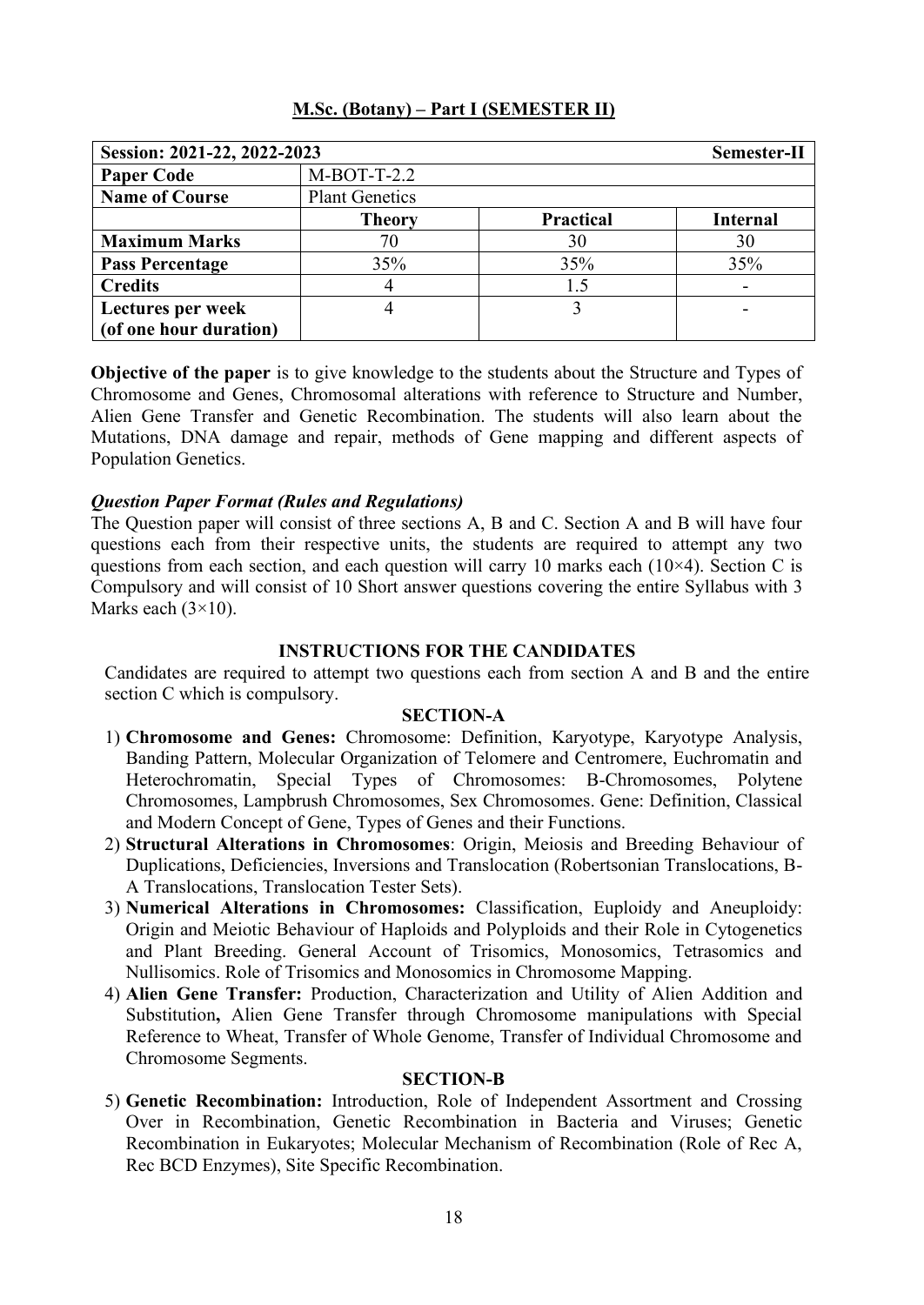- 6) **Mutation, DNA Damage and Repair:** Types of Mutations, Concept and Molecular Basis of Mutation, Mechanism of Spontaneous Mutations and Site Directed Mutagenesis, Physical and Chemical Mutagens, Bioassays for Testing Mutations, DNA Damage and Mechanism of Repair.
- 7) **Gene Mapping**: Definition, Linkage Maps, Gene Mapping through Recombination Method (Two Point and Three Point Test Crosses), Tetrad Analysis. Restriction Mapping, Role of Chromosome Walking and Chromosome Jumping in Gene mapping.
- 8) **Population Genetics**: Gene Pool and Gene Frequencies, Hardy-Weinberg Equilibrium of Gene Frequencies, Change in Gene Frequencies by Mutation, Selection, Migration and Genetic Drift.

- 1. Bass, H. and Birchler, J.A. (Ed.) 2020. Plant Cytogenetics: Genome Structure and Chromosome, Springer Nature.
- 2. Brown, T.A. 2017. Genomes, 4<sup>th</sup> Edition, John Wiley and Sons, New York.
- 3. Gardner, E.J., Simmons, M.J. and Snustad, D.P. 2006. Principles of Genetics. John Wiley and Sons. Inc., New York.
- 4. Gupta, P.K. 2007. Cytogenetics. Rastogi Publications, Meerut.
- 5. Hyde, D. R. 2016. Genetics and Molecular Biology. McGraw Hill Education (India) Pvt. Ltd. New Delhi.
- 6. Karp, G. 2014. Cell and Molecular Biology: Concepts and Experiments, 8th Edition, John Wiley and Sons Inc.USA.
- 7. Klug, W., Cumming, M.R., Spencer, C.A. and Palladino, M.A. 2016. Concepts of Genetics, 10<sup>th</sup> Edition, Pearson Education India.
- 8. Russell, P.J. 2016. iGenetics A Molecular Approach. Pearson India Education Pvt. Ltd., Noida, India.
- 9. Snustad, D.P. and Simmons, M.J. 2015. Principles of Genetics,  $7<sup>th</sup>$  Edition, John Wiley and Sons. Inc., New York.
- 10. Tamarin, R. 2017. Principles of Genetics, 7<sup>th</sup> Edition. McGraw Hill Education (India) Pvt. Ltd. New Delhi.
- 11. Watson, J.D., Baker, T.A., Bell, S.P., Gann, A. Levine, M. and Losick, R. 2019. Molecular Biology of the Gene, 7<sup>th</sup> Edition, Pearson India Education Pvt. Ltd. Noida, India.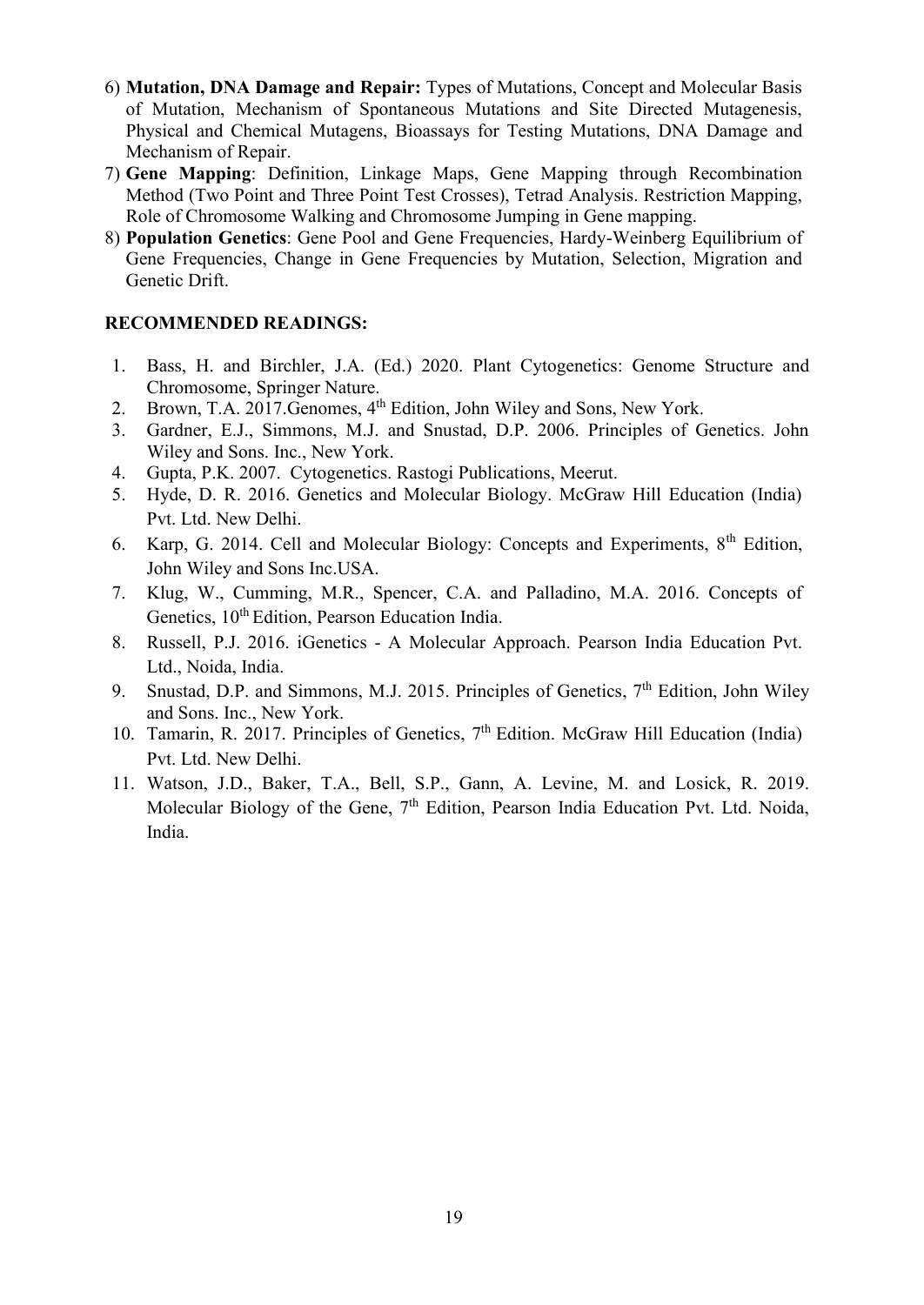| Session: 2021-22, 2022-2023 |                         |                  | Semester-II     |
|-----------------------------|-------------------------|------------------|-----------------|
| <b>Paper Code</b>           | $M-BOT-T-2.3$           |                  |                 |
| <b>Name of Course</b>       | <b>Plant Physiology</b> |                  |                 |
|                             | <b>Theory</b>           | <b>Practical</b> | <b>Internal</b> |
| <b>Maximum Marks</b>        | 70                      | 30               | 30              |
| <b>Pass Percentage</b>      | 35%                     | 35%              | 35%             |
| <b>Credits</b>              | 4                       | 1.5              |                 |
| Lectures per week           |                         |                  |                 |
| (of one hour duration)      |                         |                  |                 |

**Objective of the paper** is to acquaint the students about the various Physiological Processes occurring in the Plant Cells. The students will learn about Plant-Water Relations, Uptake and Transport of Water by Plants, Signal Perception and Transduction, Role of Plant Growth Regulators, various aspects of Stress Physiology, Significance of Photobiology, Mechanism of Flowering Process, Programmed Cell Death, Aging and Senescence.

### *Question Paper Format (Rules and Regulations)*

The Question paper will consist of three sections A, B and C. Section A and B will have four questions each from their respective units, the students are required to attempt any two questions from each section, and each question will carry 10 marks each (10×4). Section C is Compulsory and will consist of 10 Short answer questions covering the entire Syllabus with 3 Marks each  $(3\times10)$ .

### **INSTRUCTIONS FOR THE CANDIDATES**

Candidates are required to attempt two questions each from section A and B and the entire section C which is compulsory.

### **SECTION-A**

- 1) **Plant Water Relations**: Water Potential and its Significance in Soil-Plant Atmosphere Continuum; Mechanism of Water Absorption and Transport; Water Transport Processes and Water Transport in Xylem.
- 2) **Membrane Transport and Translocation of Solutes**: Root-Microbe Interactions in Facilitating Nutrient Uptake, Comparison of Xylem and Phloem Transport, Phloem Loading and Unloading, Passive and Active Solute Transport, Membrane Transport Proteins with Particular reference to Role of Carriers, Channels and Proton Pumps in Solute accumulation and Transport.
- 3) **Transpiration**: Driving Force for Water Loss and its Regulation, Mechanism of Water Loss and Energy Relations, Recent Advances in Stomatal Physiology governing Water Loss from the Leaf, Water Use Efficiency.
- 4) **Stress Physiology**: Concept of Stress, Types of Stresses & Stressors (Water deficit and Drought, Salinity, Metal Toxicity, Heat and Freezing,), and Oxidative stress. Plant Responses to Abiotic and Biotic Stresses, Stress Constraints, Stress Detection, Stress induced Gene Expression, Mechanism of Biotic and Abiotic Stress Tolerance.

- 5) **Signal Transduction**: Receptors and G-Proteins, Phospholipid Signaling, Role of Cyclic Nucleotides, Calcium-Calmodulin Cascade, Diversity in Protein Kinases and Phosphatases, Specific Signaling Mechanisms in Bacteria and Plants (Two-Component Sensor Regulator Systems); Sucrose - Sensing Mechanism.
- 6) **Sensory Photobiology**: Phytochromes and Cryptochromes and their Photochemical and Biological Properties, Photophysiology of Light-Induced Responses, Cellular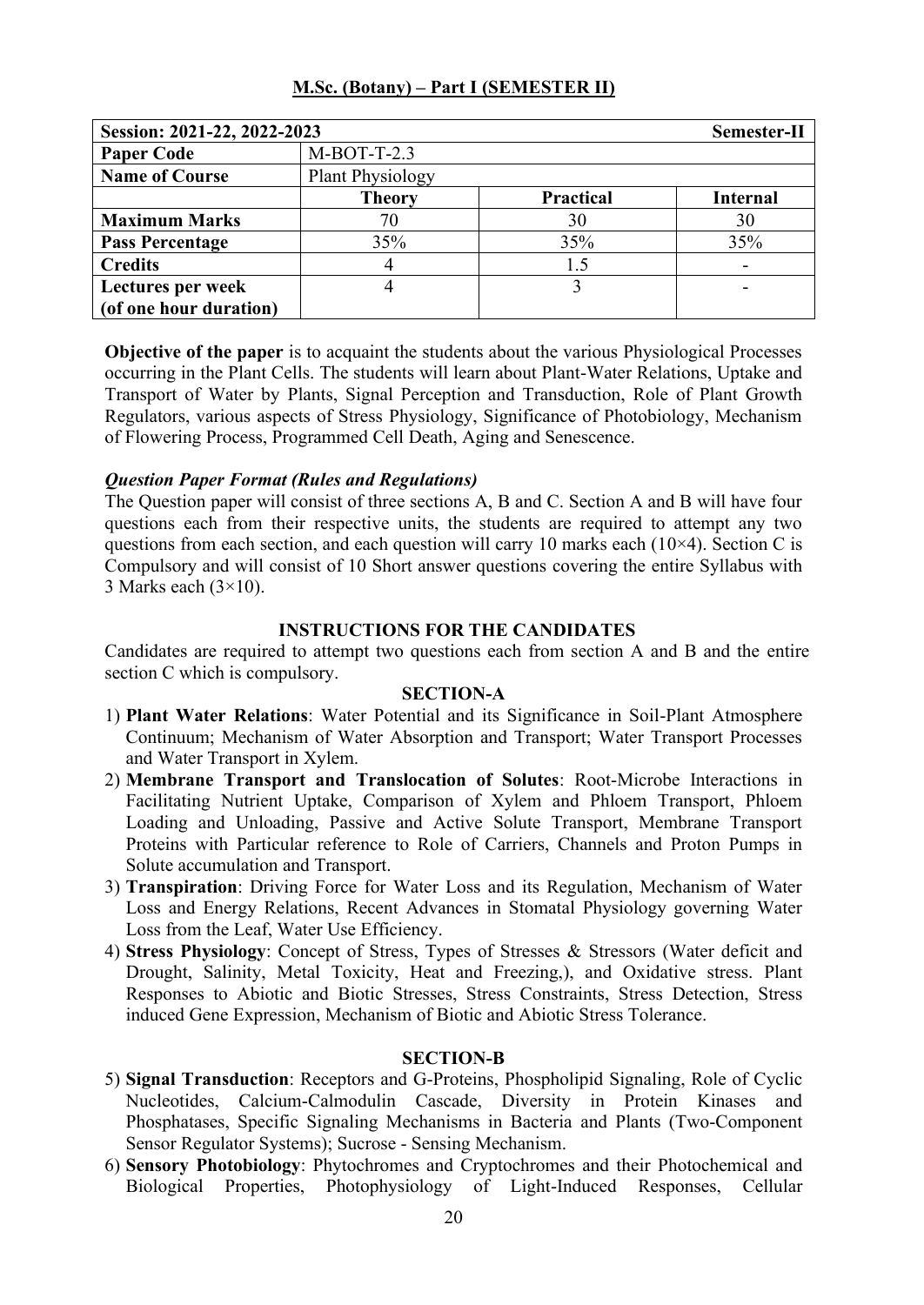Localization, Molecular Mechanism of Action of Photomorphogenetic Receptors, Signaling and Gene Expression.

- 7) **Plant Growth Regulators and Elicitors**: Physiological Effects and Mechanism of Action of Auxins, Gibberellins, Cytokinins, Ethylene, Abscisic Acid, Brassinosteroids, Polyamines, Jasmonic Acid and Salicylic Acid, Hormone Receptors.
- 8) **Flowering Process and Senescence**: Photoperiodism and its Significance, Endogenous Clock and its Regulation, Floral Induction and Development - Genetic and Molecular Analysis, ABC Model of Flowering, Vernalization, Programmed Cell Death, Aging and Senescence.

- 1. Bala, M., Gupta, S., Gupta, N.K. and Sangha, M.K. 2013. Practicals in Plant Physiology and Biochemistry, Scientific Publishers (India), Jodhpur.
- 2. Bhattacharya, K., Ghosh, A.K. and Hait, G. 2018. A Textbook of Botany, Volume III, New Central Book Agency Pvt. Ltd, Kolkata.
- 3. Hopkins, W.G. and Huner, N.P. 2009. Introduction to Plant Physiology, 4<sup>th</sup> Edition, John Wiley and Sons, USA.
- 4. Salisbury, F.B. and Ross, C.W. 2005. Plant Physiology, 4<sup>th</sup> Edition, Eastern Press, Pvt. Ltd. Bangalore.
- 5. Srivastava, L.M. 2002. Plant Growth and Development: Hormones and Environment, Academic Press, Oxford, UK.
- 6. Stiles, W. 2016. Principles of Plant Physiology, Discovery Publishing House, New Delhi.
- 7. Taiz, L. and Zeiger, E. 2010. Plant Physiology, 5th Edition, Sinauer Associates Inc., USA.
- 8. Yadav, P., Kumar S., & Jain V. 2016. Recent Advances in Plant Stress Physiology, Daya Publishing House, New Delhi.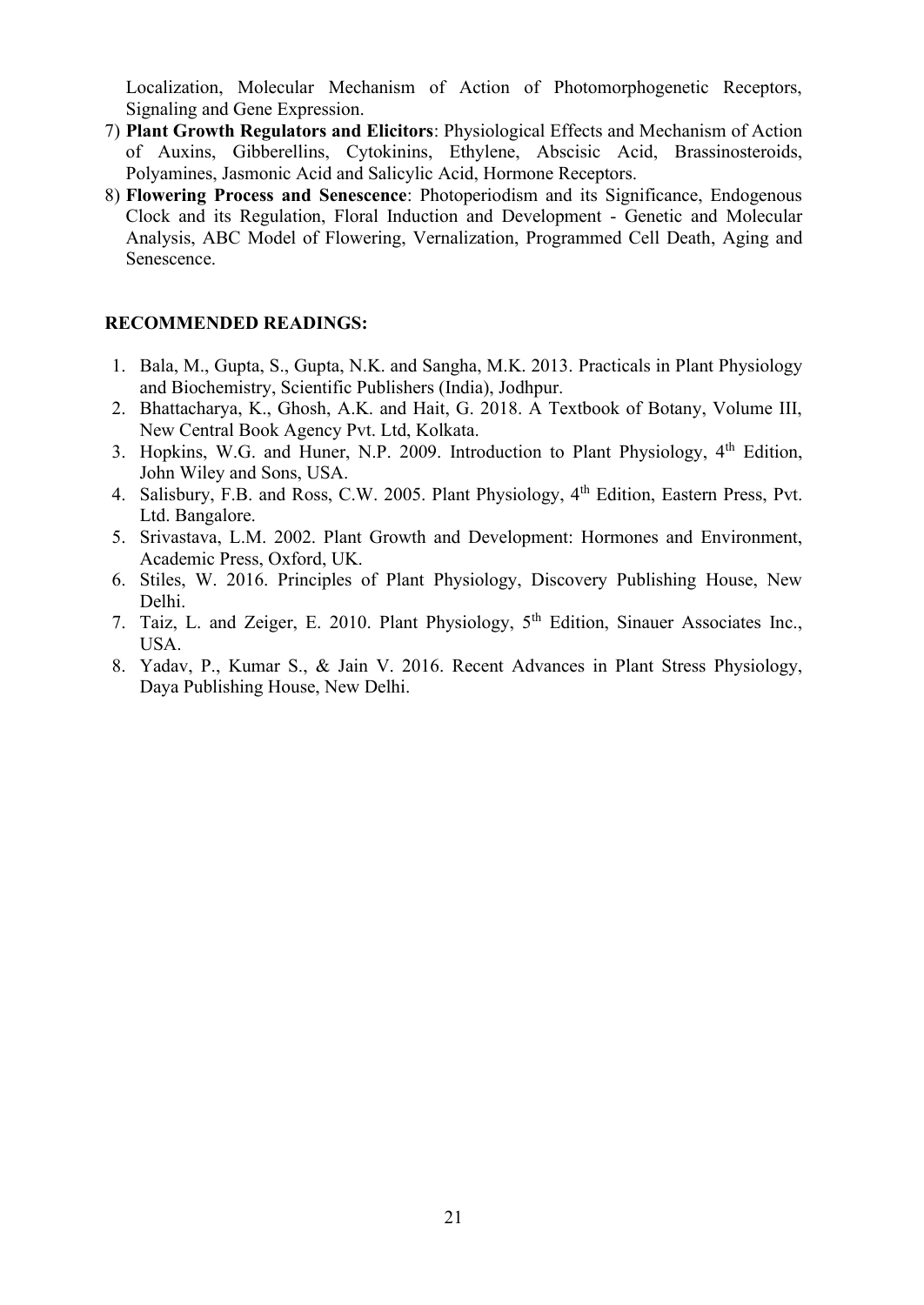| M.Sc. (Botany) – Part I (SEMESTER II) |
|---------------------------------------|
|---------------------------------------|

| Session: 2021-22, 2022-2023 |                                   |                  | Semester-II     |
|-----------------------------|-----------------------------------|------------------|-----------------|
| <b>Paper Code</b>           | $M-BOT-T-2.4$                     |                  |                 |
| <b>Name of Course</b>       | Plant Biochemistry and Metabolism |                  |                 |
|                             | <b>Theory</b>                     | <b>Practical</b> | <b>Internal</b> |
| <b>Maximum Marks</b>        | 70                                | 30               | 30              |
| <b>Pass Percentage</b>      | 35%                               | 35%              | 35%             |
| <b>Credits</b>              |                                   | 1.5              |                 |
| Lectures per week           |                                   |                  | -               |
| (of one hour duration)      |                                   |                  |                 |

**Objective of the paper** is to acquaint the student about the various Metabolic Pathways occurring in the Plants. Students will learn about the Energy Flow, Photosynthetic and Respiratory Processes, Nitrogen, Lipid, Protein and Sulphur Metabolism and Secondary Metabolites.

# *Question Paper Format (Rules and Regulations)*

The Question paper will consist of three sections A, B and C. Section A and B will have four questions each from their respective units, the students are required to attempt any two questions from each section, and each question will carry 10 marks each  $(10\times4)$ . Section C is Compulsory and will consist of 10 Short answer questions covering the entire Syllabus with 3 Marks each  $(3\times10)$ .

### **INSTRUCTIONS FOR THE CANDIDATES**

Candidates are required to attempt two questions each from section A and B and the entire section C which is compulsory.

### **SECTION-A**

- 1) **Energy Flow:** Energy Forms, Principles of Thermodynamics in Biology, The Concept of Enthalpy, Entropy, Free Energy and Chemical Potential; Energy Transfer and Energy Conservation, Redox Reactions; Biological Energy Transducers, Structure and Function of ATP, Coupled Reactions.
- 2) **Macromolecules:** Classification, Structure and Function of Proteins, Carbohydrates (Polysaccharides, Mucopolysaccharides, Mucoproteins and Glycoproteins) and Lipids.
- 3) **Enzymes:** General Aspects, Regulatory and Active Sites, Regulation of Enzyme Activity, Michaelis - Menten Equation and its Significance; Lineweaver–Burk Plot, Kinetics of Enzymatic Catalysis, Allosteric Mechanism: Negative and Positive Cooperativity; Activators and Inhibitors, Isozymes, Ribozymes and Abzymes.
- 4) **Secondary Metabolites:** Different Classes of Secondary Metabolites, Functions, Biosynthesis of Terpenes, Phenols and Nitrogenous Compounds.

- 5) **Photochemistry and Photosynthesis:** Photosynthetic Pigments and Light Harvesting Complexes, Photo-Oxidation of Water, Mechanism of Electron and Proton Transport; Carbon Assimilation - The Calvin Cycle, Photorespiration and its Significance, C4 Cycle, CAM Pathway, Biosynthesis of Starch and Sucrose.
- 6) **Respiration:** Glycolysis, the TCA Cycle, Electron Transport Chain and ATP Synthesis, Pentose Phosphate Pathway, Glycolate Cycle, Alternative Oxidase Systems, Gluconeogenesis, Interconversion of Hexoses and Pentoses. Importance of Respiration in different Biosynthetic Processes, Coordinated Control of Metabolism.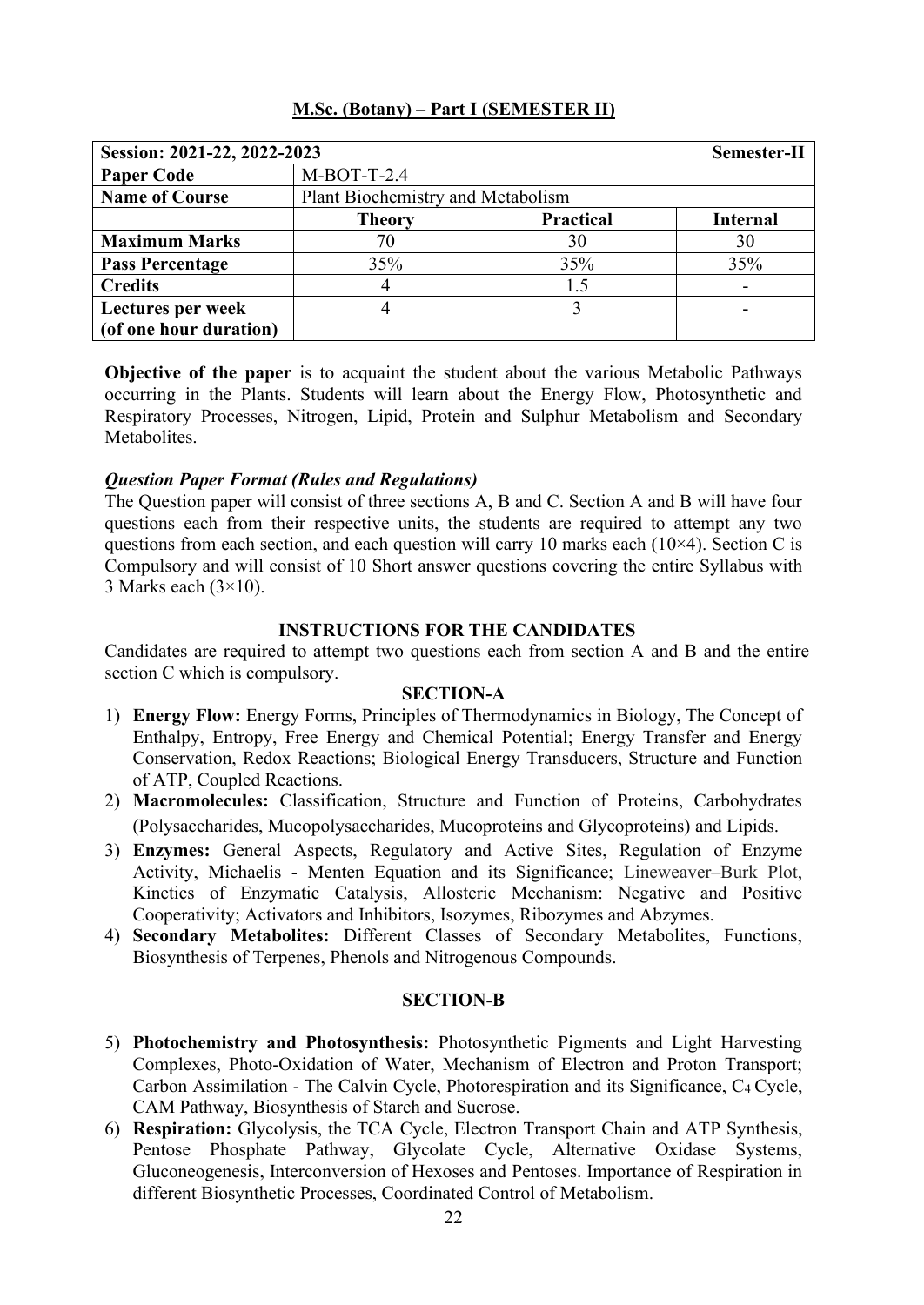- 7) **Nitrogen Metabolism:** Biological Nitrogen Fixation, Nodule Formation and Nod Factors, Mechanism of Nitrate Uptake and Reduction, Ammonium Assimilation; Nitrogen Transformation during Plant Development.
- 8) **Lipid and Sulphur Metabolism:** Structure and Function of Lipids, Fatty Acid Biosynthesis, Synthesis of Membrane Lipids, Structural Lipids and Storage Lipids and Their Catabolism, Conversion of Fats on Germinating Fatty Seeds. Sulphate Uptake, Transport and Assimilation.

- 1. Bala, M., Gupta, S., Gupta, N.K. and Sangha, M.K. (2013). Practicals in Plant Physiology and Biochemistry, Scientific Publishers (India), Jodhpur.
- 2. Berg J. M., Tymoczko J. L., Gatto Jr., J., Gregory, Jr., Stryer, L. 2015. Biochemistry, W. H. Freeman and Company, New York.
- 3. Bhattacharya, K., Ghosh, A.K. and Hait, G. (2018). A Textbook of Botany, Volume III, New Central Book Agency Pvt. Ltd, Kolkata.
- 4. Buchanan, B.B, Gruissem, W. and Jones, R.L. 2007. Biochemistry and Molecular Biology of Plants, (2<sup>nd</sup> Edition), Ik International Pvt. Ltd., New Delhi.
- 5. Hopkins, W.G. and Huner, N.P. (2009). Introduction to Plant Physiology, 4<sup>th</sup> Edition. John Wiley and Sons, USA.
- 6. Nelson, D. L. and Cox M.M. 2013. Lehninger Principles of Biochemistry,  $6<sup>th</sup>$  Edition. W.H. Freeman and Company, New York.
- 7. Salisbury, F.B. and Ross, C.W. (2005). Plant Physiology, 4th Edition. Eastern Press, Pvt. Ltd. Bangalore.
- 8. Stiles, W. 2016. Principles of Plant Physiology, Discovery Publishing House, New Delhi.
- 9. Taiz, L. and Zeiger, E. 2010. Plant Physiology, 5<sup>th</sup> Edition. Sinauer Associates Inc., USA.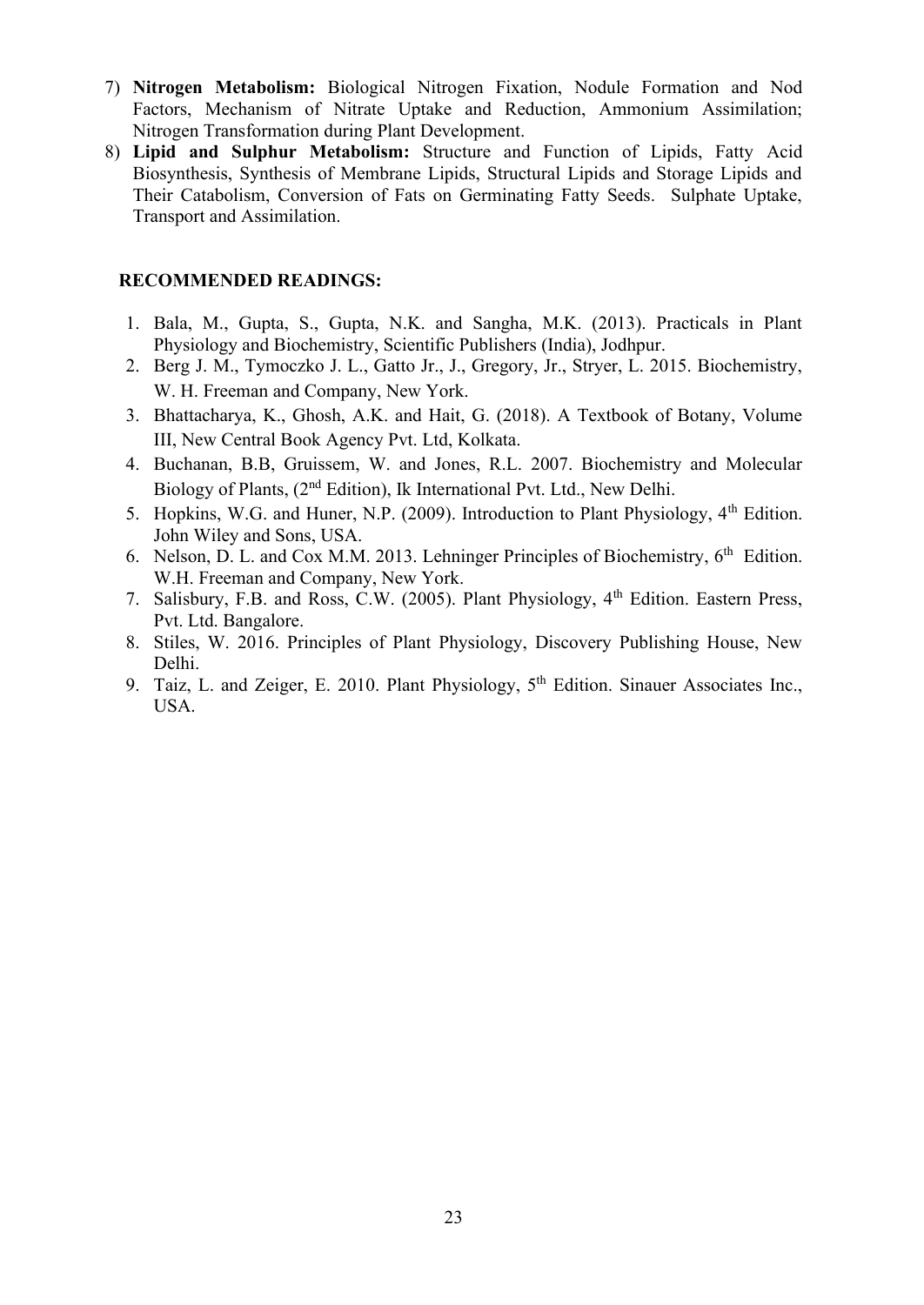| M.Sc. (Botany) – Part I (SEMESTER II) |
|---------------------------------------|
|---------------------------------------|

| Session: 2021-22, 2022-2023 |                                              |                  | Semester-II     |
|-----------------------------|----------------------------------------------|------------------|-----------------|
| <b>Paper Code</b>           | $M-BOT-T-2.5$                                |                  |                 |
| <b>Name of Course</b>       | Ethnobotany and Intellectual Property Rights |                  |                 |
|                             | <b>Theory</b>                                | <b>Practical</b> | <b>Internal</b> |
| <b>Maximum Marks</b>        | 70                                           | 30               | 30              |
| <b>Pass Percentage</b>      | 35%                                          | 35%              | 35%             |
| <b>Credits</b>              |                                              | 1.5              |                 |
| Lectures per week           |                                              |                  |                 |
| (of one hour duration)      |                                              |                  |                 |

**Objective of the Paper** is to acquaint students about the Historical Perspectives and Importance of Ethnobotany along with providing insight about the Sacred Plants and Groves and Plants of Ethnobotanical and Traditional knowledge. The Students are made well versed with the types and importance of Intellectual Property Rights along with the Laws and Policies dealing with the Protection of IPR at National and International level.

# *Question Paper Format (Rules and Regulations)*

The Question paper will consist of three sections A, B and C. Section A and B will have four questions each from their respective units, the students are required to attempt any two questions from each section, and each question will carry 10 marks each  $(10\times4)$ . Section C is Compulsory and will consist of 10 Short answer questions covering the entire Syllabus with 3 Marks each  $(3\times10)$ .

# **INSTRUCTIONS FOR THE CANDIDATES**

Candidates are required to attempt two questions each from section A and B and the entire section C which is compulsory.

# **SECTION-A**

- 1) **Ethnobotany:** Introduction, History and Importance of Ethnobotany, Ethnic Communities in India, Application in Modern science, Ethnobotanical Documentation of Traditional Medicine.
- 2) **Plants of Ethnobotanical Value***: Acacia nilotica*, *Capparis decidua*, *Citrullus colocynthis*, *Cordia dichotoma*, *Cuscuta reflexa*, *Ginkgo biloba, Ipomoea fistulosa*, *Oxalis corniculata*, *Ricinus communis*, *Trichopus zeylanicus*, *Terminalia arjuna, T. bellerica, T. chebula,* and *Withania somnifera*.
- 3) **Sacred Plants:** Definition, Importance of Sacred plants in Indian Culture and Vedas, Important Sacred Plant of India: Ashok Tulsi, Pipal, Banyan, Banana, Bael, Coconut, Gulmohr, Harshingar, Kadamba, Juhi, Mahua, Mango, Neem, Palash, Sandalwood and Lotus.
- 4) **Sacred Grooves:** Concept, Importance and Preservation of Sacred groves in India, Important Sacred Grooves: Beed, Bani, Devban, Jahera, Kavu, Kovil Kadu, Kaya Kalp Vriksh, Sarpa Kavu, Devarakadu, Gumpa forests. Current Status of sacred plants and sacred grooves.

- 5) **Intellectual Property Rights:** Meaning, Historical Perspective, Types and Importance of IPR, IPR in India and World: Genesis, Scope, India's New IP Policy (2016), Paris Convention (1883), Berne Convention (1886), Universal Copyright Convention (1952), WIPO Convention (1967), Patent, Co-operation Treaty (1970), TRIPS Agreement, 1994
- 6) **Patents, Copyright and Trademark:** Patents: Elements of Patentability, Novelty, Inventive Steps, Registration Procedure, Rights and Duties of Patentee, Assignment and license, Infringement, Remedies and Penalties - Patent office and Appellate Board;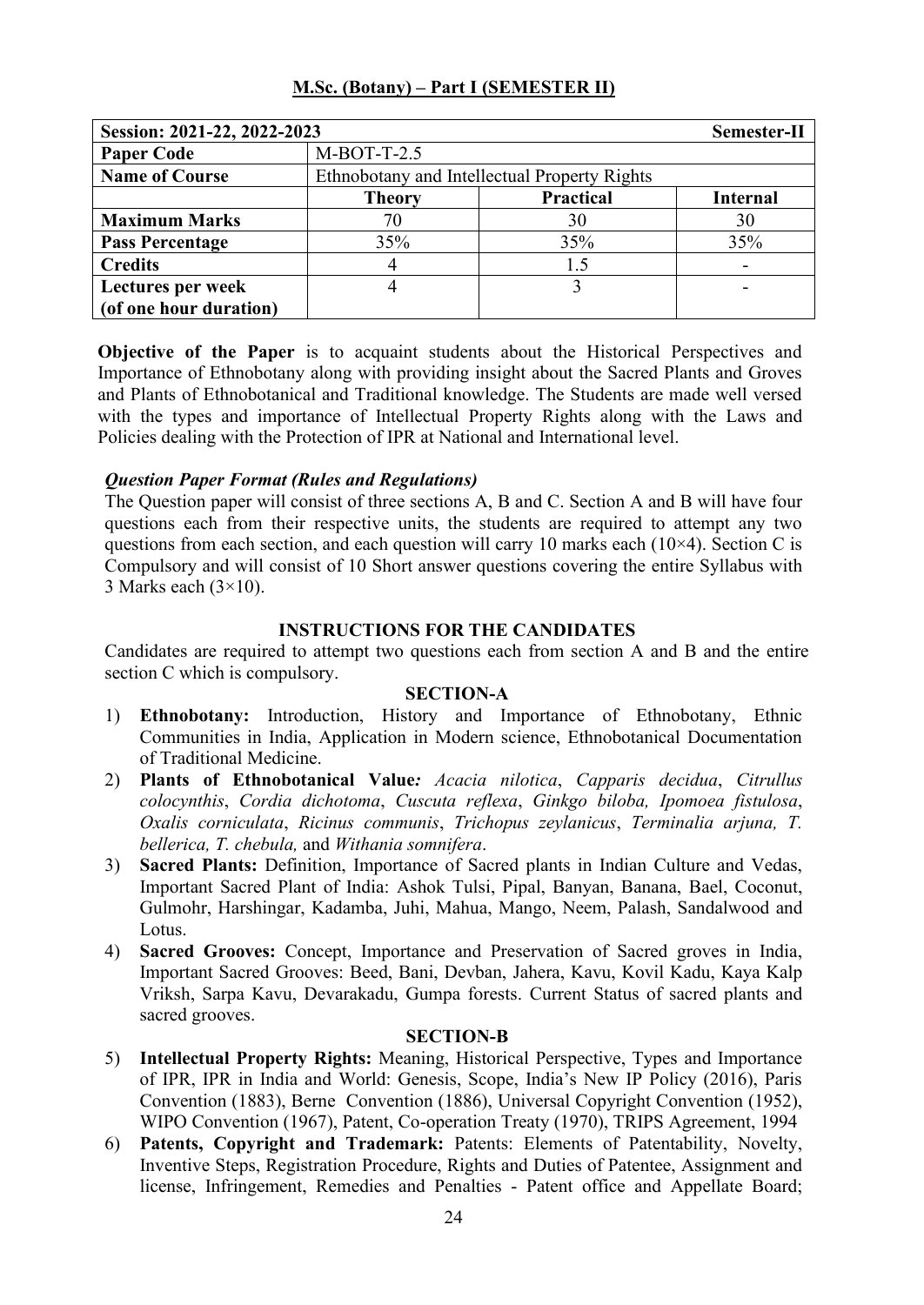Copyright: Nature, Differences from Patents, Works Protected under Copyright, Transfer of Copyrights; Trademarks: Concept, Types and Infringement.

- 7) **Protection of Traditional Knowledge:** Concept of Traditional Knowledge, Bio-Prospecting and Bio-Piracy, Protectability, need for a Sui-Generis regime, Traditional Knowledge in the International Arena at World Trade Organization (WTO) and at National level, Traditional Knowledge Digital Library.
- 8) **Plant Variety and Biotechnology Protection:** Plant Variety Protection: Objectives, Benefit Sharing, Protection of Plant Breeders and Farmers Right (Act, 2001), Procedure for Registration of Plant Variety, Protection of Plant varieties in India, National Gene Bank; Biotechnology and IPR: Concept of Novelty and Inventive Step in Biotechnology Inventions, Patenting Biotechnology Inventions; Objective, Applications.

- 1. Ahuja, V.K. 2015. Intellectual Property Rights in India, 2<sup>nd</sup> Edition. Lexis Nexis Publication, New York, U.S.A.
- 2. Cunningham, A.B., 2001. Applied Ethnobotany, People, Wild Plant Use and Conservation. WWF, UNESCO, Royal Botanical Gardens, Kew. Earthscan Publications, London.
- 3. Das, A.P. and Pandey, A.K. 2007. Advances in Ethnobotany. Bishen Singh and Mahendra Pal Singh, Dehradun.
- 4. Dutfield, G. 2000. Intellectual Property Rights Trade and Biodiversity: Seeds and Plant Varieties, 1<sup>st</sup> Edition. Routledge Pub., U.K.
- 5. Jain, S.K. and Mudgal, V. 1999. A Handbook of Ethnobotany, Bishen Singh Mahindra Pal Singh, Dehradun.
- 6. Lokganathan, E.T.2012. Intellectual Property Rights (IPRs): Trips, Agreement and Indian Laws. New Century Publications, New Delhi.
- 7. Martinez J.J., Muñoz-Acevedo, Rai, M. 2019. Ethnobotany, Application of Medicinal Plants. CRC Press. Taylor and Francis Ltd. Florida, U.S.A.
- 8. [Nyatlo,](https://www.amazon.in/s/ref=dp_byline_sr_book_1?ie=UTF8&field-author=Sheila+Mavis+Nyatlo&search-alias=stripbooks) S.M. 2013. Intellectual Property Rights Management in Developing countries/NAM S & T Centre. Daya Publishing House, New Delhi.
- 9. [Pandey,](https://www.google.co.in/search?tbo=p&tbm=bks&q=inauthor:%22NEERAJ+PANDEY%22) N. and [Dharni](https://www.google.co.in/search?tbo=p&tbm=bks&q=inauthor:%22KHUSHDEEP+DHARNI%22) K. 2014. Intellectual Property Rights. PHI Learning Pvt. Ltd., Delhi.
- 10. [Ramappa,](https://www.amazon.in/s/ref=dp_byline_sr_book_1?ie=UTF8&field-author=T.+Ramappa&search-alias=stripbooks) T. 2010. Intellectual Property Rights- Law in India, Asia Law House, Hyderabad, Telangana.
- 11. Subba, T. B. and Ghosh, G.C. 2003. Anthropology of North-East India. Orient Longman Limited, New Delhi.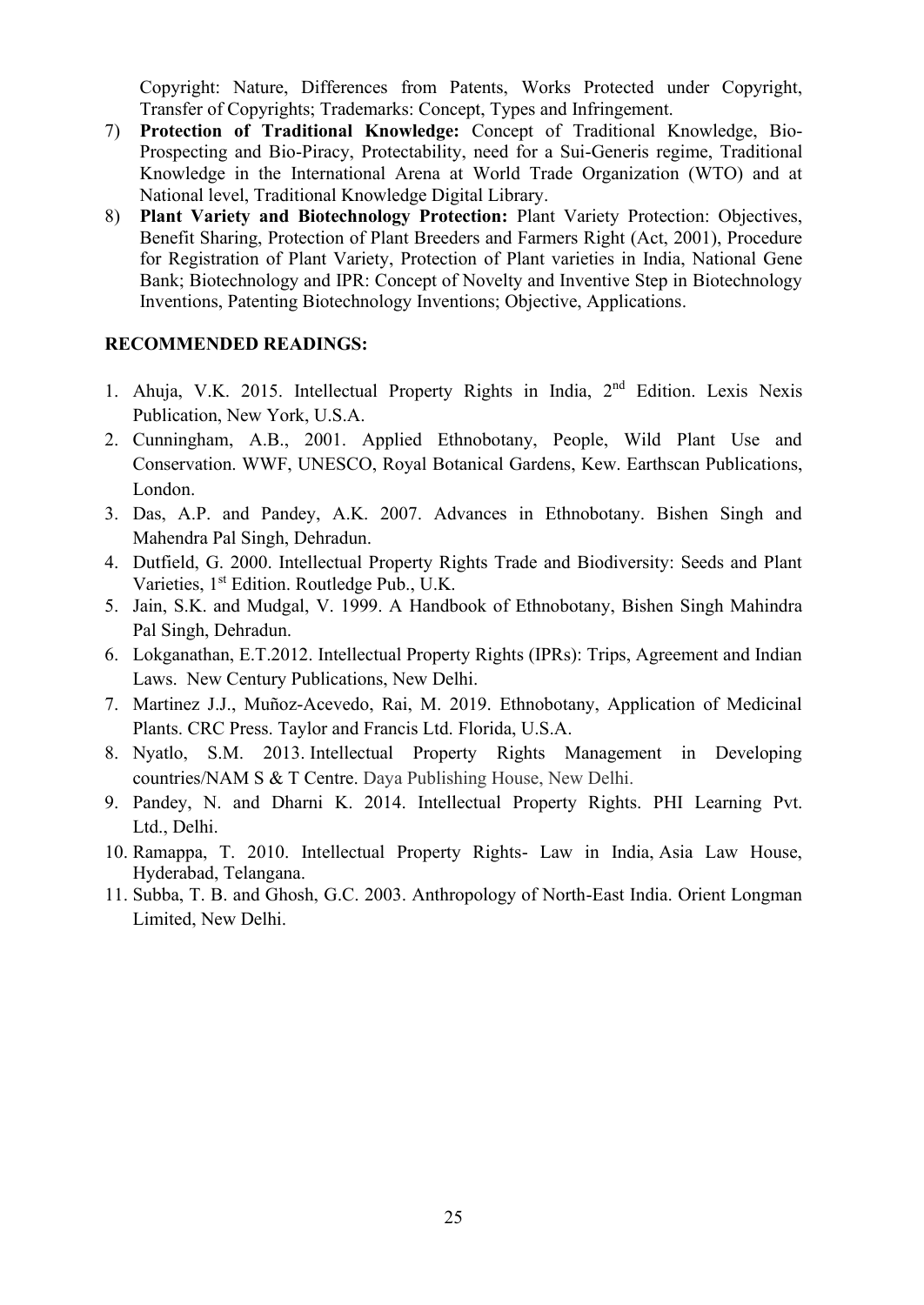| M.Sc. (Botany) – Part I (SEMESTER II) |
|---------------------------------------|
|---------------------------------------|

| Session: 2021-22, 2022-2023 |                                 |                  | Semester-II     |
|-----------------------------|---------------------------------|------------------|-----------------|
| <b>Paper Code</b>           | $M-BOT-T-2.6$                   |                  |                 |
| <b>Name of Course</b>       | <b>Environmental Toxicology</b> |                  |                 |
|                             | <b>Theory</b>                   | <b>Practical</b> | <b>Internal</b> |
| <b>Maximum Marks</b>        |                                 | 30               | 30              |
| <b>Pass Percentage</b>      | 35%                             | 35%              | 35%             |
| <b>Credits</b>              |                                 | 1.5              |                 |
|                             |                                 |                  |                 |

**Objective of the paper** is to acquaint the students about the meaning of toxicology, types of toxicity, different types of toxicants and the dose response relationships of these toxicants. The students are made well versed with the different pathways of absorption, distribution and excretion of toxicants and the biotransformation & bio-activation of these toxicants. The insight is provided about the toxic effects of these toxic substances and the methods of toxicity studies.

### *Question Paper Format (Rules and Regulations)*

The Question paper will consist of three sections A, B and C. Section A and B will have four questions each from their respective units, the students are required to attempt any two questions from each section, and each question will carry 10 marks each  $(10\times4)$ . Section C is Compulsory and will consist of 10 Short answer questions covering the entire Syllabus with 3 Marks each  $(3\times10)$ .

### **INSTRUCTIONS FOR THE CANDIDATES**

Candidates are required to attempt two questions each from section A and B and the entire section C which is compulsory.

### **SECTION A**

- 1) **Toxicology:** Definition and scope of toxicity Studies: Purpose, Criteria for selection of test organism; types of toxicity - acute, sub acute, chronic and selective; Teratogenicity, Carcinogenicity and Mutagenicity.
- 2) **Toxicant and Xenobiotics**: Toxic Chemicals in the Environment, Biochemical Aspects of Arsenic, Chromium, Cadmium, Lead, Mercury, Carbon monoxide, Ozone, Peroxyacyl Nitrates (PAN), Pesticides and Carcinogens; **Radiations:** Dosimetry, Types of Dosimeters, Radioactive Substances; **Risk Assessment:** Definition, Acceptable Daily Intake (ADI), Procedure for estimating ADI, Potential Daily Intake (PDI), Relationship between ADI and PDI, Models for Estimating Risk.
- 3) **Dose-Response Relationships:** Graded and Quantal Responses, Time Action Curves, Dose Synergism and Antagonism, Threshold Limit Value (TLV), Toxicity Curves, Cumulative Toxicity and Lethal Dose  $(LD_{50})$  and Consensus Toxicity Factors (CTF). Concept  $LC_{50}$  and  $IC_{50}$  values.
- 4) **Absorption, Distribution and Excretion of Toxicants:** Passive diffusion, filtration, carrier mediated transport, Phagocytosis, Respiratory tract and Lungs, Gastro-intestinal tract Skin Barriers, Biliary excretion, Urinary excretion.

### **SECTION B**

- 5) **Toxic Effects:** Spectrum of Toxic Effects, Idiosyncratic and Allergic effects, Target organs: Liver, Kidney, Intestine, Central Nervous System, Molecular Targets: DNA, RNA, Proteins, Enzymes.
- 6) **Biotransformation and Bio-activation of Toxicants:** Threshold Levels of Toxicants in Body, Biotransformation: Definition, Phase I (Degradation) reactions: Oxidation,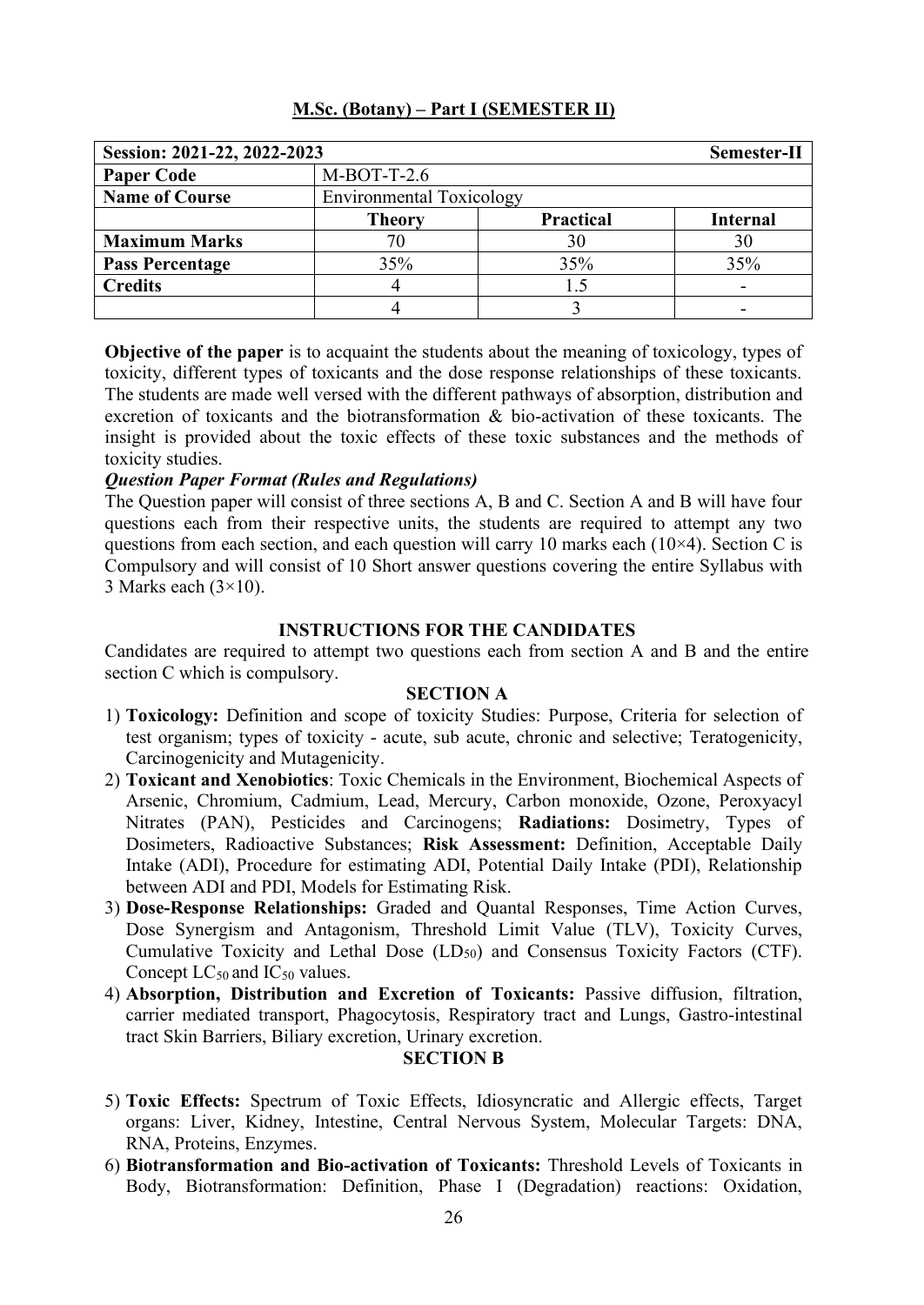Reduction and Hydrolysis; Phase II (Conjugation) reaction: Glucuronide/ Glucouronic acid formation, Sulfate conjugation, Methylation, Acetylation, Amino acid conjugation, Glutathione conjugation; Bio-activation: Epoxide formation, N-Hydroxylation, Free radicals and Superoxide formation, Activation in gastrointestinal tract.

- 7) **Bioassays for Mutagenicity/ Genotoxicity:** Importance and Limitations of Bioassays, Ames mutagenicity assay, Disc diffusion assay, *Allium cepa* root chromosomal aberration assay, micronuclei assay in pollen mother cells of *Tradescantia/ Vicia faba* stamen hair, Comet assay.
- 8) **Cell lines:** Cell Culture Media, Primary and Secondary cell cultures, Contaminants of cell cultures, Cell Lines, Common cell lines, National Centre for Cell Science (NCCS), Applications of Cell lines, Cytotoxicity assays (MTT assay, Calcein assay, Neutral Red assay and Lactate Dehydrogenase (LDH) assay).

- 1. Frank C.L. and Sam K. 2002. Lu's Basic Toxicology: Fundamentals, Target Organs and Risk Assessment. 4th Edition. Taylor and Francis, London.
- 2. Helgason, C.D. and Miller, C.L. 2005. Basic Cell Culture Protocols. Humana Press, Totowa, New Jersey.
- 3. Moon, T.W. and Mommsen, T.P. 2005. Environmental Toxicology. Elsevier Publisher, UK.
- 4. Omkar, A.P. and Dev, B. 2017. Concept of Toxicology. 3<sup>rd</sup> Edition. Vishal Publishing Company, New Delhi.
- 5. Rana, S.V.S. 2011. Environmental Pollution: Health and Toxicology. Narosa Publishing House, New Delhi.
- 6. Shaw, I. and Chadwick, J. 1998. Principles of Environmental Toxicology. CRC Press, USA
- 7. Stacey, G., Doyle, A. and Ferro, M. 2001. Cell Culture Methods for *in vitro* Toxicology. Springer Netherlands.
- 8. Subramanian, M.A. 2010. Toxicology: Principles and Methods. MJP Publishers, Chennai, TN.
- 9. Tambrell, J. 2002. Introduction to Toxicology. Taylor and Francis, London.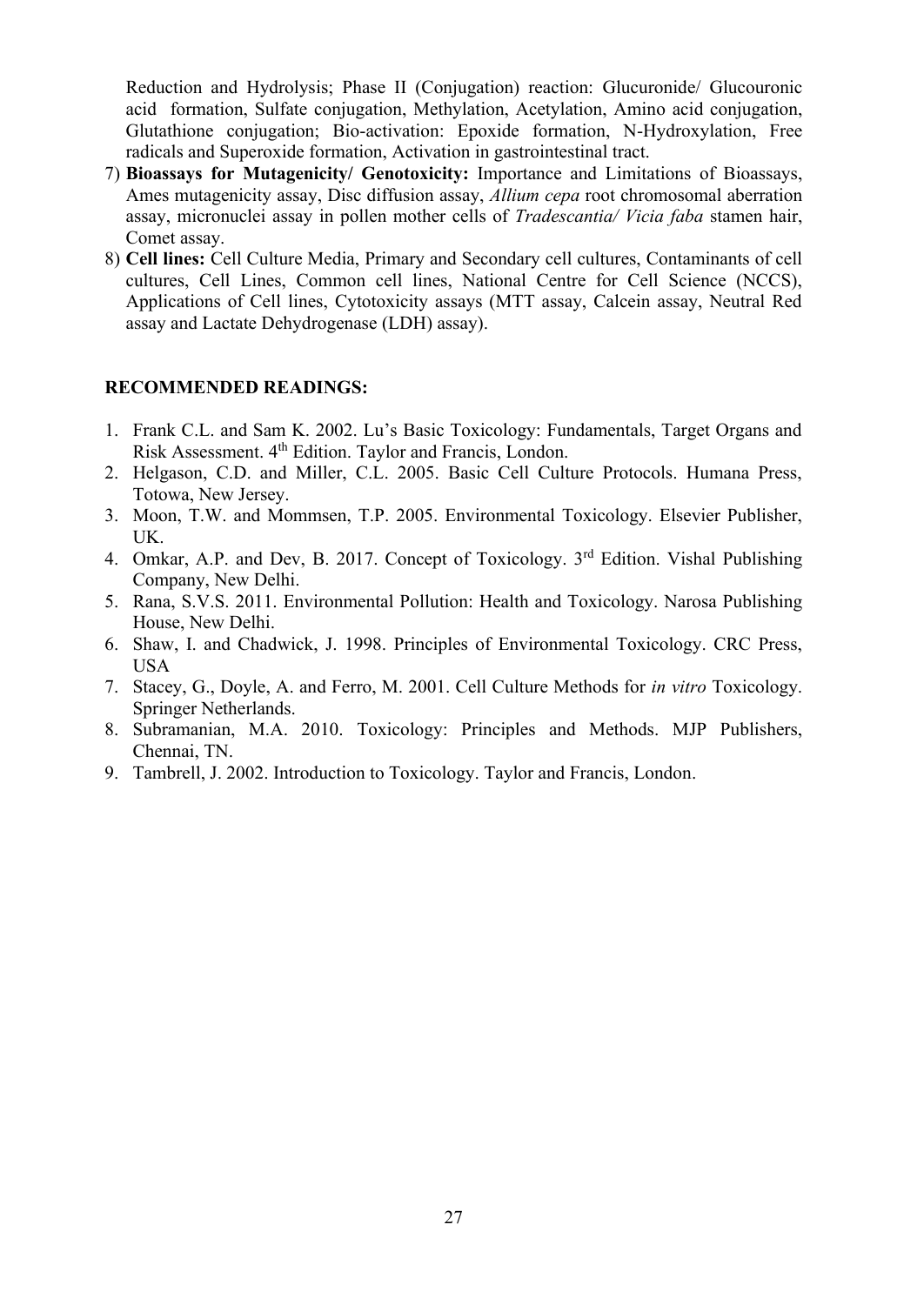| Session: 2021-22, 2022-2023 |                                   | Semester-II |
|-----------------------------|-----------------------------------|-------------|
| <b>Paper Code</b>           | $M-BOT-L-2.1$                     |             |
| <b>Practical Paper</b>      | Pertaining to M-BOT-T-2.1 and 2.2 |             |
| <b>Maximum Marks</b>        | 60                                |             |
| <b>Pass Percentage</b>      | 35%                               |             |
| <b>Credits</b>              |                                   |             |

# **M-BOT-T-2.1: Pteridophytes and Gymnosperms**

- 1. Morphological study from museum jars/class work material of *Psilotum, Lycopodium*, *Phylloglossum*, *Azolla pinnata, Selaginella, Isoetes, Equisteum debile, E. arvense, Marseilea, Salvinia, Daplazium, Polysticum, Osmunda, Ophioglossum*.
- 2. Section cutting: *Lycopodium, Equisetium, Sellaginella, Marsilea, Thelypteris, Pteris.*
- 3. Morphological studies from Museum jars/shows cases of major genera of all the orders of Gymnosperms.
- 5. To cut and study T.S., T.L.S. & R.L.S. of wood of *Pinus, Cedrus, Taxus, Ginkgo,* stem of *Ephedra* and, *Gnetum.*
- 6. To study the Anatomical Details of the leaf/leaflet of *Pinus, Cedrus, Podocarpus, Cupressus, Cryptomeria/Taxodium, Araucaria, Cycas, Ginkgo and Gnetum.*
- 7. To study male cones of *Zamia*, *Cycas*, *Ginkgo*, *Pinus*, *Cedrus*, *Thuja*, *Cryptomeria*, *Podocarpus*, *Araucaria*, *Ephedra* and *Gnetum*.
- 8. To Study of female cones of *Zamia*, *Cycas*, *Ginkgo*, *Pinus*, *Cedrus*, *Thuja*, *Cryptomeria*, *Podocarpus*, *Araucaria*, *Ephedra* and *Gnetum*.
- 9. Study of Fossil Gymnosperms: Leaf impression of *Glossopteris, Pterophyllum, Pecopteris, Sphenopteris*; Stem petrifaction of *Pentoxylon, Confieroxylon, Bucklanadia,* wood petrifaction *of Cordaires*; Petrified reproductive structures - bisexual flower and female receptacle of *Cycadeoidea.*
- 10.To study Fossil slides of T.S. *Lygenodendron*, T.S. *Rachiopteris*, L.S. *Lygenostoma*, T.S. root of *Lygenopteris*, T.L.S. *Cordaites* wood and V.S. *Cordiates* leaf.
- 11. Study of Fossil Specimens of Leaf Impression of *Pecopteris phegopteroiudes, Dicksonia, Phenophyllum speciousm, Gleichenia gleichenioides* and *stem petrifaction of Calamites*.

# **M-BOT-T-2.2: Plant Genetics**

- 1. Preparation of various Stains and fixatives for Cytogenetic studies.
- 2. Determination of Chromosome Number through study of Meiosis in *Zea*, *Chrysanthemum* and *Phlox*.
- 3. To study the Pollen Fertility using Glycero-acetocarmine and Aniline Blue.
- 4. Analysis of Karyotype from a given Diagram.
- 5. Study of Meiotic Abnormalities like Structural changes in Chromosomes, Multivalent/ Univalent formation, B chromosomes, Laggards, Bridges and Cytomixis from Permanent slides or Microphotographs.
- 6. Numerical problems pertaining to Epistasis.
- 7. Numerical Problems pertaining to Linkage and Recombination.
- 8. Numerical Problems pertaining to Gene mapping.
- 9. Numerical Problems pertaining to Population Genetics.
- 10. To study the impact of Miss-sense mutations, Nonsense mutations, Frame shift Mutations, Silent Mutations and Amino Acid Sequences of Proteins for given Data.
- 11. Detection of Mutations by Ames assay.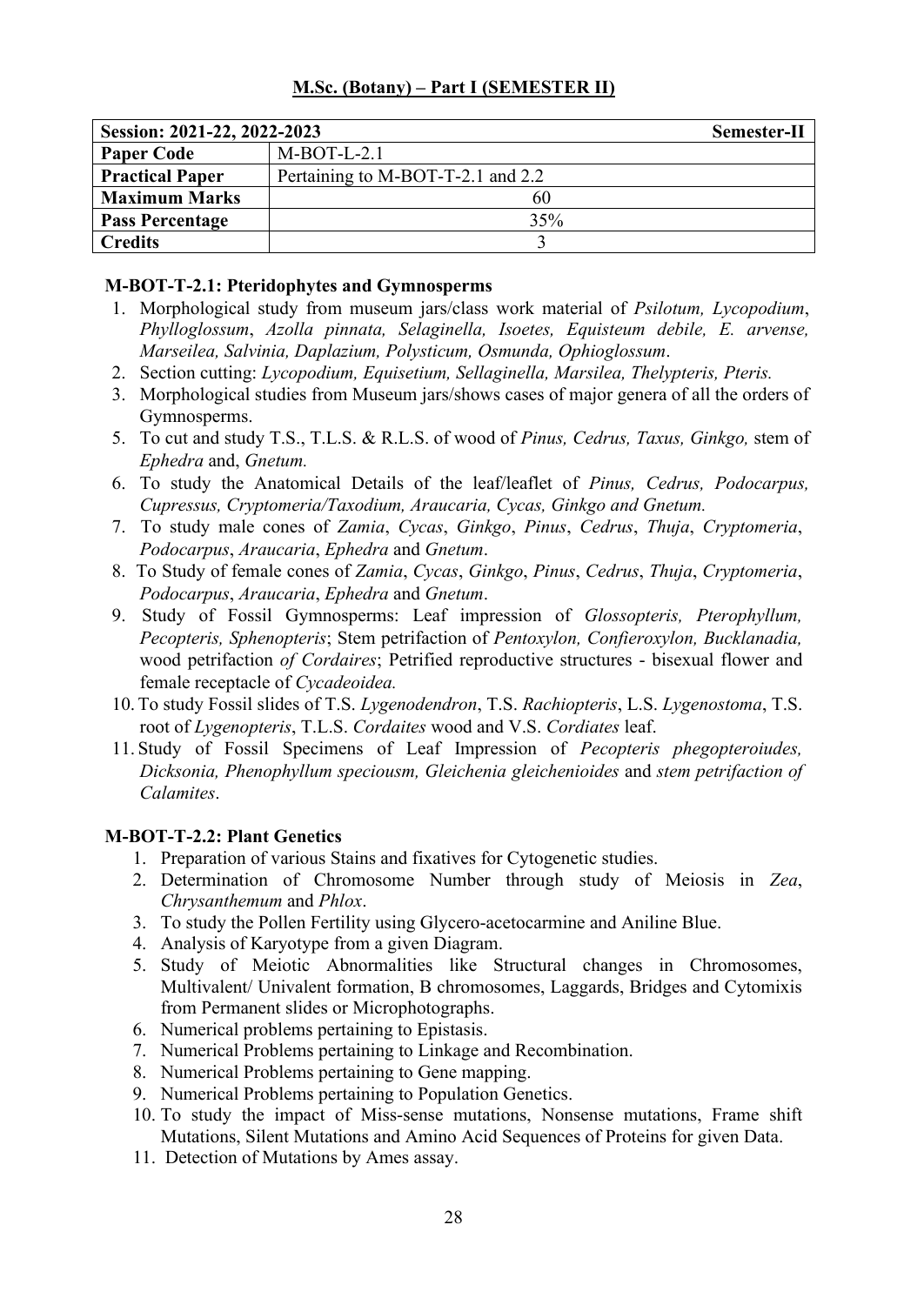| Session: 2021-22, 2022-2023 |                                   | Semester-II |
|-----------------------------|-----------------------------------|-------------|
| <b>Paper Code</b>           | $M-BOT-L-2.2$                     |             |
| <b>Practical Paper</b>      | Pertaining to M-BOT-T-2.3 and 2.4 |             |
| <b>Maximum Marks</b>        | 60                                |             |
| <b>Pass Percentage</b>      | 35%                               |             |
| <b>Credits</b>              |                                   |             |

# **M-BOT-T-2.3: Plant Physiology**

- 1. To demonstrate the phenomena of (a) Electrical adsorption and (b) Mechanical adsorption.
- 2. To Determine the Water Holding Capacity of different types of Soils.
- 3. To Demonstrate the Operation of the Solubility Theory of Permeability.
- 4. To Determine the Osmotic Pressure of the Cell Sap of the given Plant Material by Plasmolytic Method.
- 5. To Determine the Water Potential of Plant Tissue by Classical Method.
- 6. To Determine the Water Potential of Potato Tuber Tissue by the Falling Drop Method.
- 7. To Study the Effect of Strong and Weak Acids and Alkalis' on the Permeability of Plant Cell Membrane.
- 8. To Determine the Effect of Temperature and Alcohol on Permeability and find out Thermal Death Point.
- 9. To Determine the Surface Tension of Alcohol by Drop Counting Method.
- 10. To Illustrate the Preparation, Standardization and Utilization of Cobalt Chloride Paper in measuring Water Loss from the Upper and Lower surface of Leaves from different plants.
- 11. To Study the Effect of Light on the Relative Loss of Water Vapor from Leaves.
- 12. To Measure and Compare the Rate of Transpiration under Different Environmental Conditions with a Simple Potometer.
- 13. To Compare the Rate of Transpiration from Two sides of a Leaf by Gravimetric Method.
- 14. To Demonstrate Suction due to transpiration (or transpiration pull).
- 15. To demonstrate transpiration by using Ganong's potometer.
- 16. To Trace the Path of Water in a Plant by using Dye.

# **M-BOT-T-2.4: Plant Biochemistry and Metabolism**

- 1. Qualitative Identification of Carbohydrates: Molisch's test for Carbohydrates, Iodine Test for Starch, Barfoed's Test for Monosaccharides, Seliwanoff's test for Ketoses, Fehling's test for Reducing sugars and Bial's test for Pentoses.
- 2. Quantitative Determination of Carbohydrate from Plant Material.
- 3. Quantitative Determination of Proteins from the Plant Material.
- 4. Quantitative Determination of Lipids in the provided sample.
- 5. To Demonstrate the Effect of  $CO<sub>2</sub>$ , Light Intensity and Temperature with Time on the Rate of Photosynthesis in twigs of *Hydrilla* stem.
- 6. Demonstrate the Blackman's Law of Limiting Factor.
- 7. To Demonstrate that Light, Chlorophyll and  $CO<sub>2</sub>$  is necessary for Photosynthesis.
- 8. To Separate Leaf pigments by (i) Column Chromatography (ii) Paper Chromatography.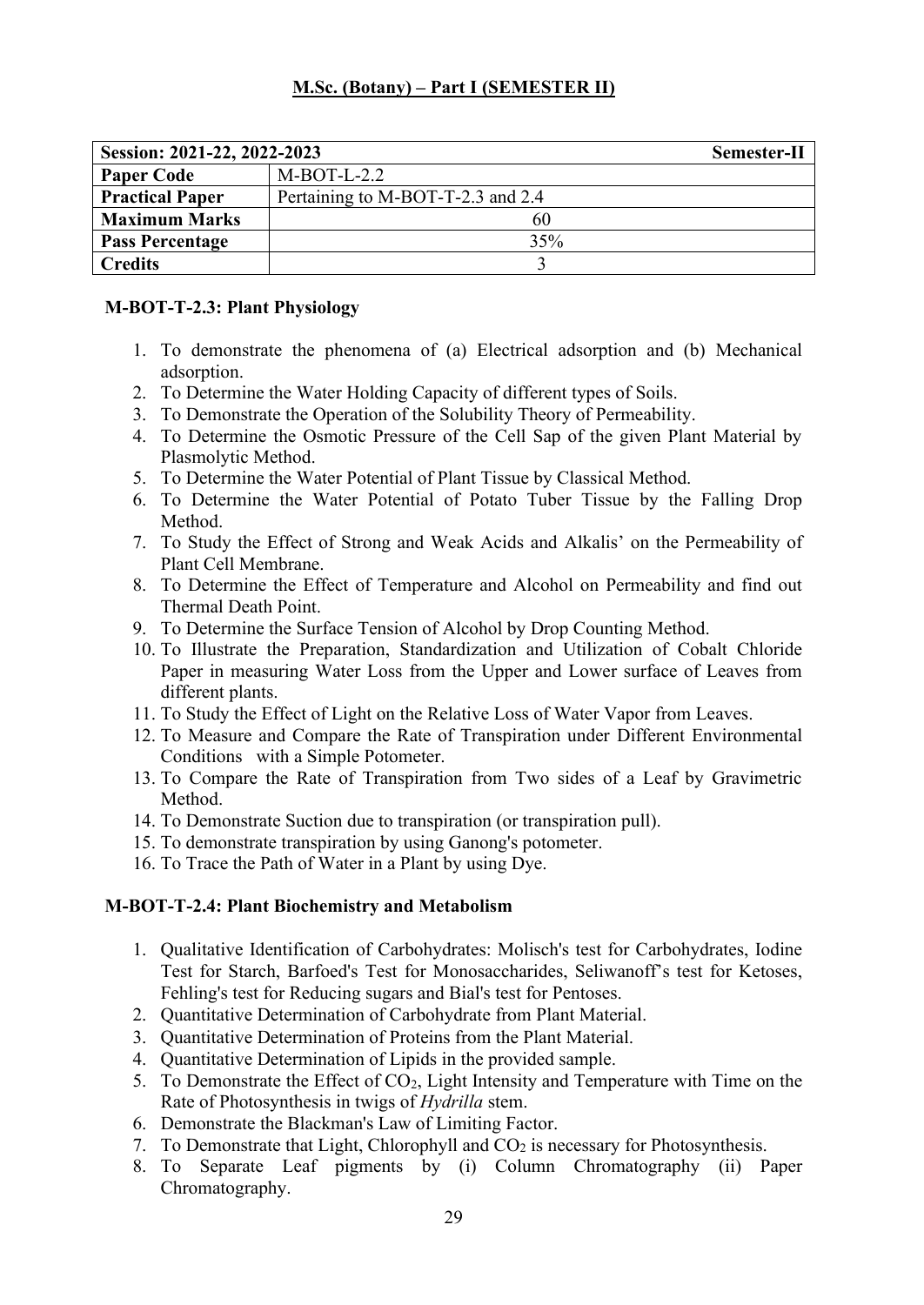- 9. To Separate Chloroplast Pigments from Leaf by Chemical Method and Calculate the Retention factor (Rf) Value.
- 10. Quantitative Determination of Photosynthesis Pigments from given Plant material.
- 11. To Show that Oxygen is released during Photosynthesis.
- 12. To demonstrate the Phenomenon of Anaerobic Respiration.
- 13. To demonstrate that  $O_2$  is taken in and  $CO_2$  is given out during Respiration.
- 14. To determine the Respiratory Quotient of given Plant material by Ganong's Respirometer.
- 15. To Measure the Activity of PPO and POD Antioxidants from a given Plant Material by Spectrophotometric method.
- 16. To Quantify Ascorbic Acid from given Plant material by Spectrophotometric Method.